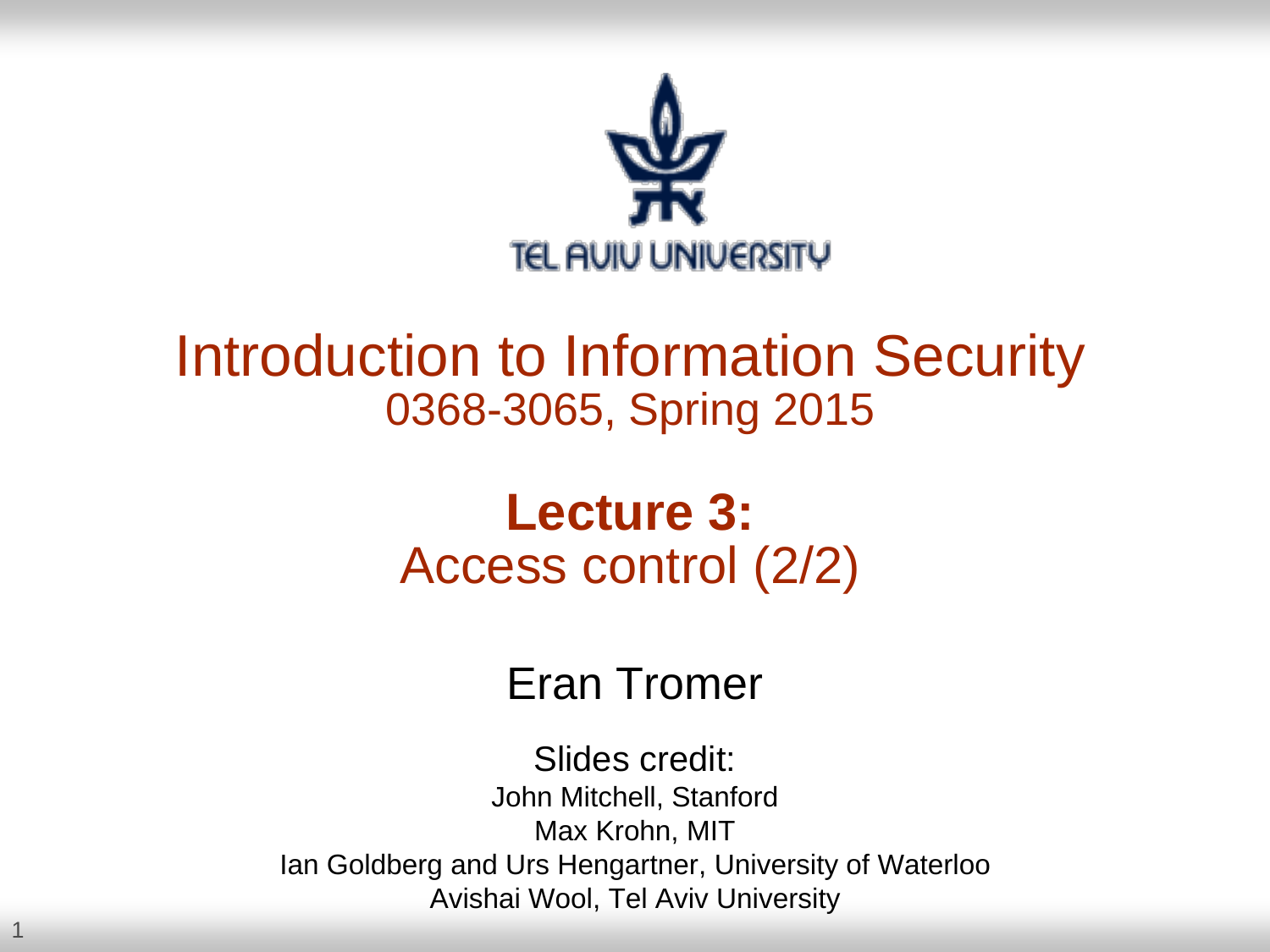# Access Control Windows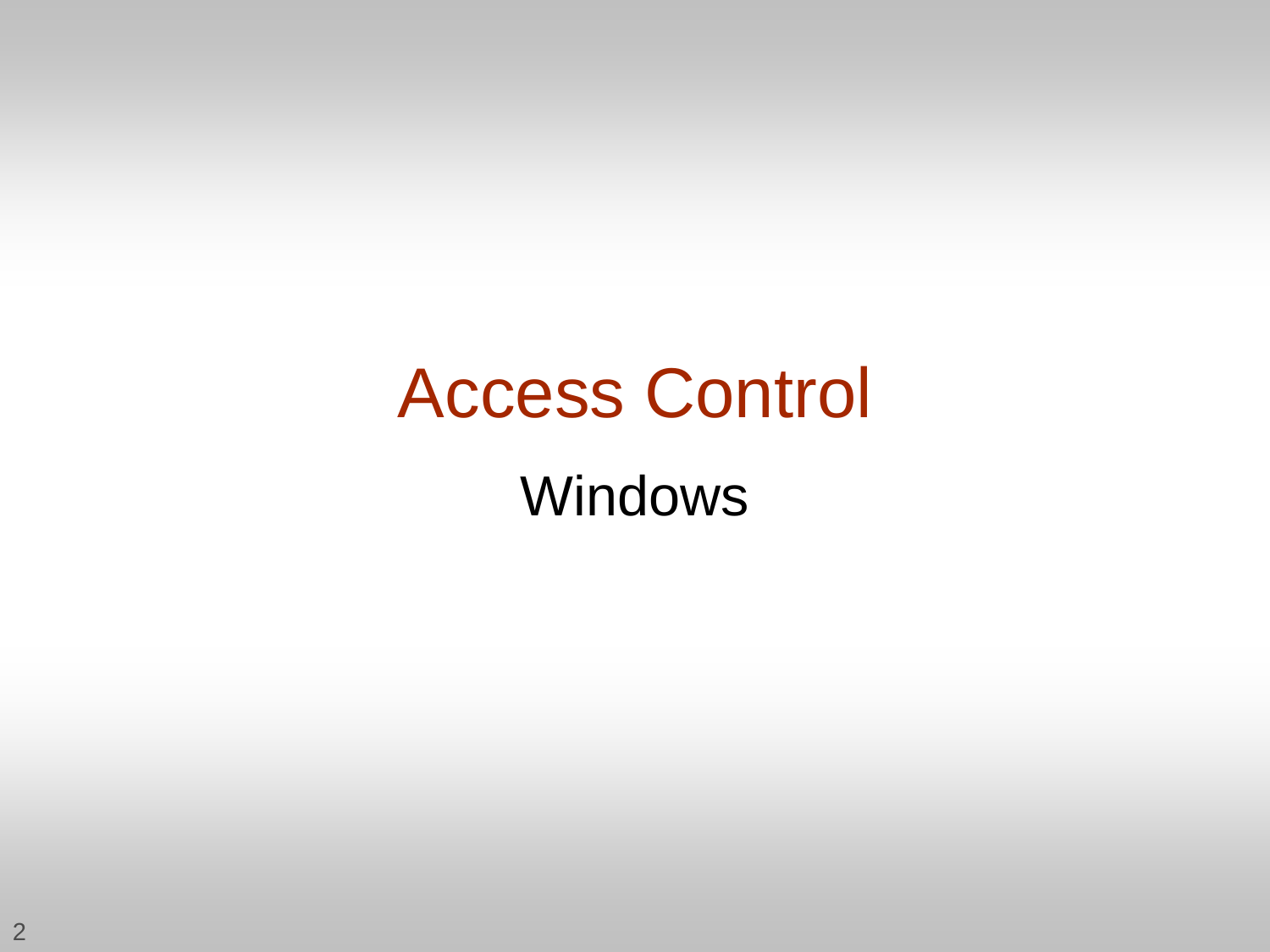Access control in Windows (since NTFS)

- Some basic functionality similar to Unix
	- Specify access for groups and users
		- Read, modify, change owner, delete
- Some additional concepts
	- Tokens
	- Security attributes
- Generally
	- More flexibility than Unix
		- Can define new permissions
		- Can give some but not all administrator privileges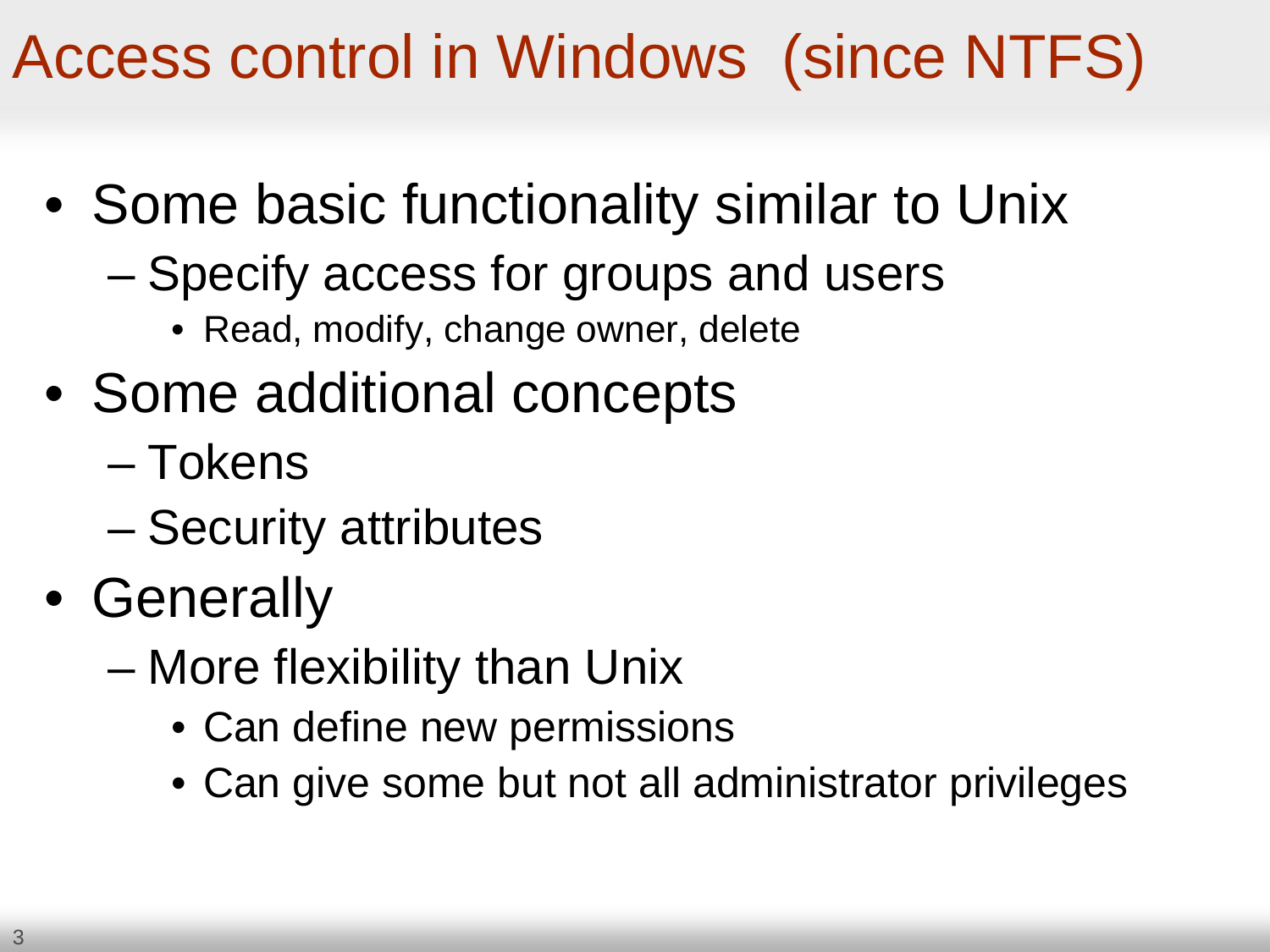## Identify subject using SID

- Security ID (SID)
	- Identity (replaces UID)
		- SID revision number
		- 48-bit authority value
		- variable number of Relative Identifiers (RIDs), for uniqueness
	- Users, groups, computers, domains, domain members all have SIDs

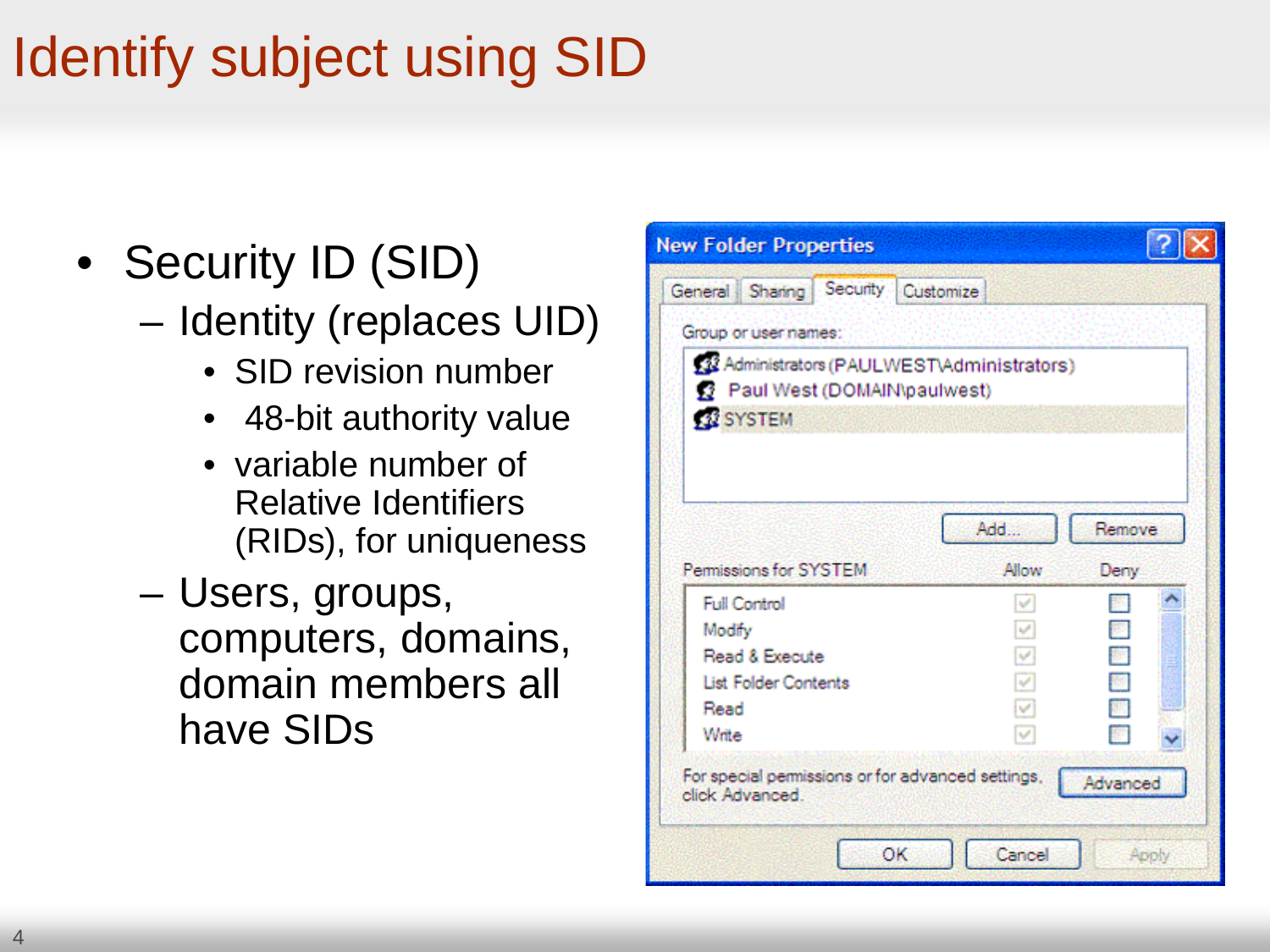### Each process has set of tokens

## • Security context

- Privileges, accounts, and groups associated with the process or thread
- Presented as set of tokens
- Reference Monitor
	- Uses tokens to identify the security context of a process or thread
- Impersonation token
	- Used temporarily to adopt a different security context, usually of another user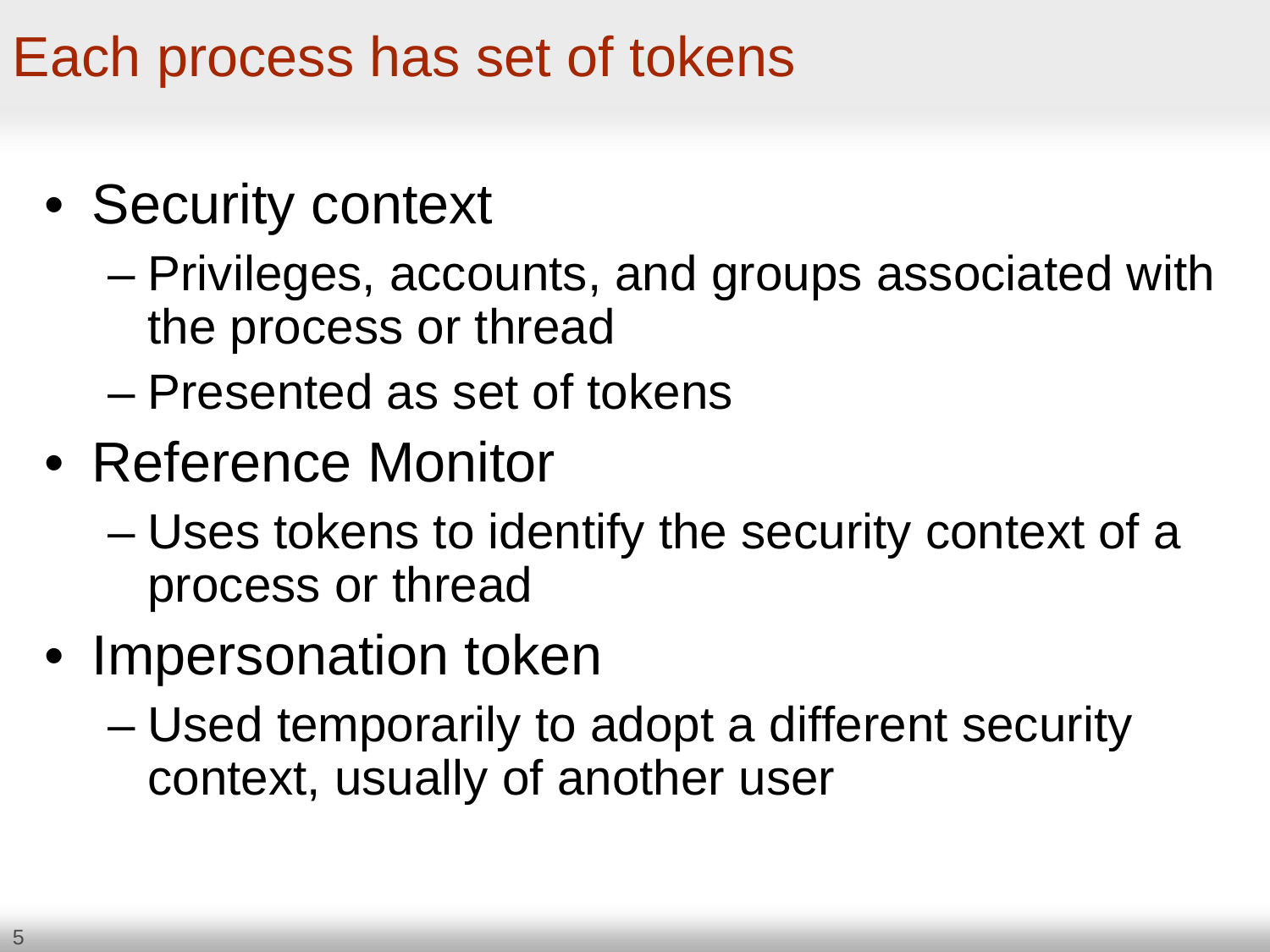### Each object has security descriptor

- Security descriptor, associated with an object, specifies who can perform what actions on the object
- Fields:
	- Header
		- Descriptor revision number
		- Control flags, attributes of the descriptor – E.g., memory layout of the descriptor
	- SID of the object's owner
	- SID of the primary group of the object
	- Two attached optional lists:
		- Discretionary Access Control List (DACL) controls access by users, groups, …
		- System Access Control List (SACL) controls logging of access to system logs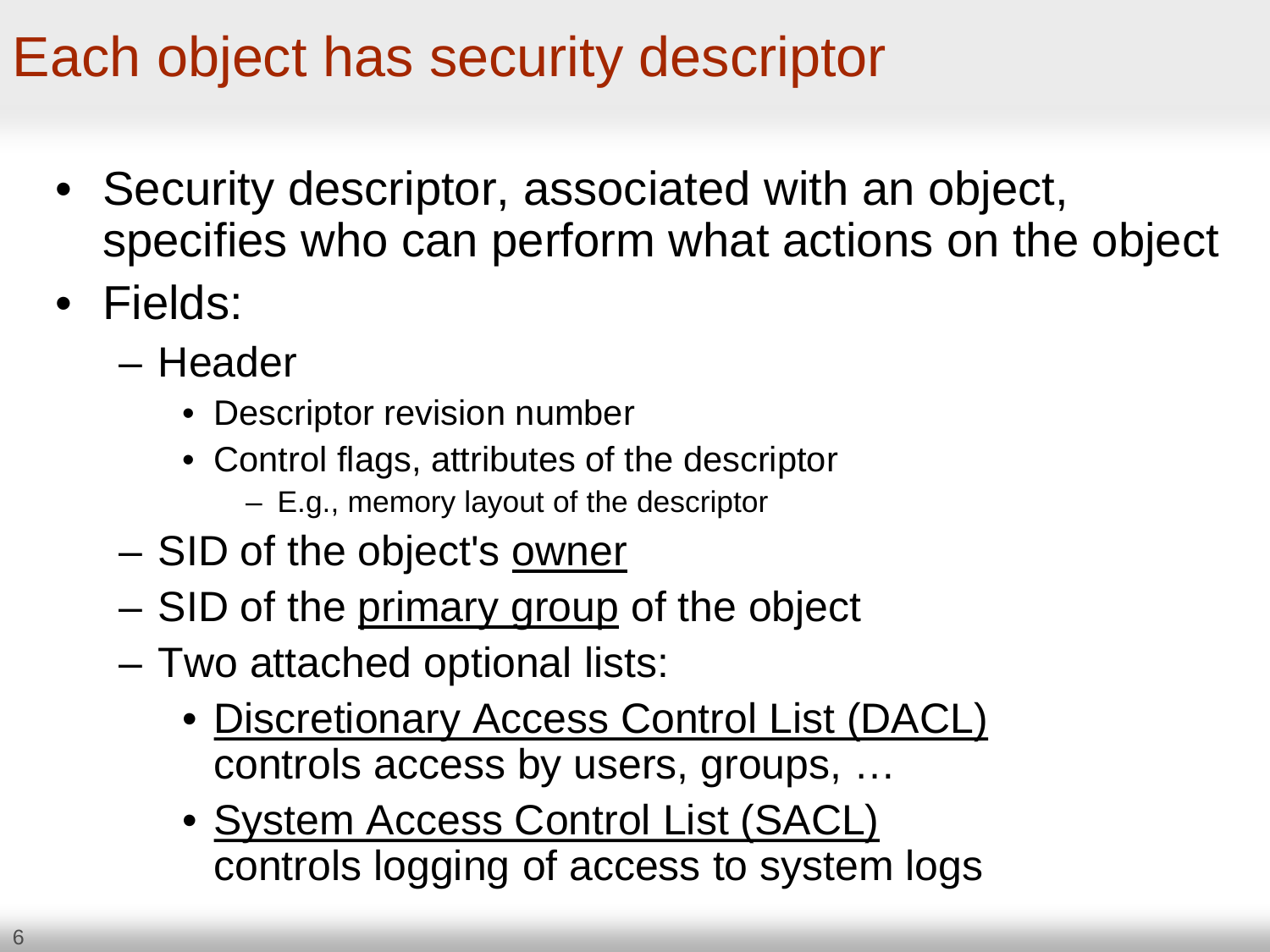### Example access request

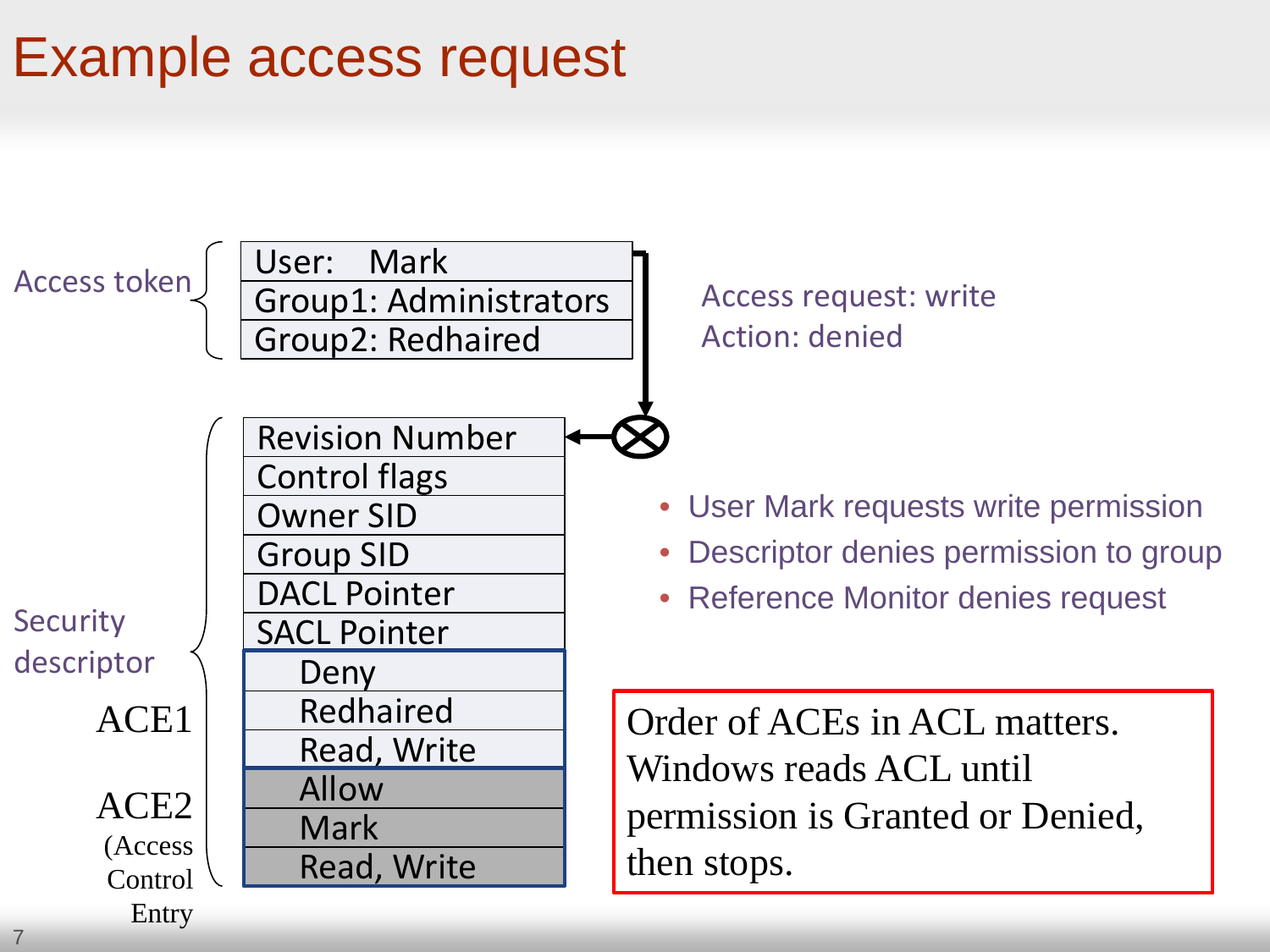### Impersonation Tokens (compare to setuid)

- Process adopts security attributes of another
	- Client passes impersonation token to service
- Client specifies impersonation level of service
	- Anonymous
		- The service can impersonate the client but the impersonation token does not contain any information about the client.
	- Identification
		- The service can get the identity of the client and use this information in its own security mechanism, but it cannot impersonate the client.
	- Impersonation
		- The service can impersonate the client (on local computers).
	- Delegation
		- The service can impersonate the client on local and remote computers.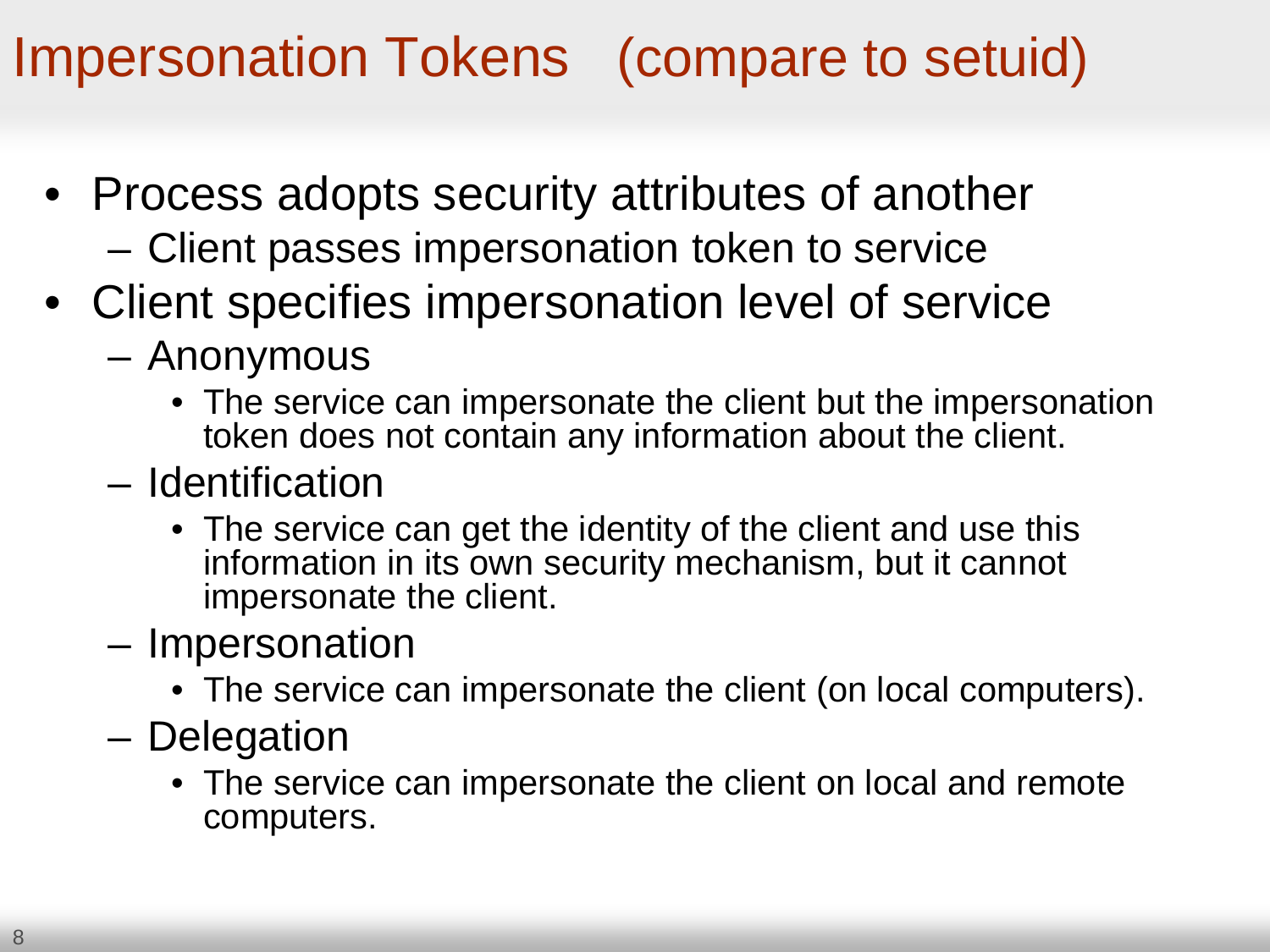# Access control policies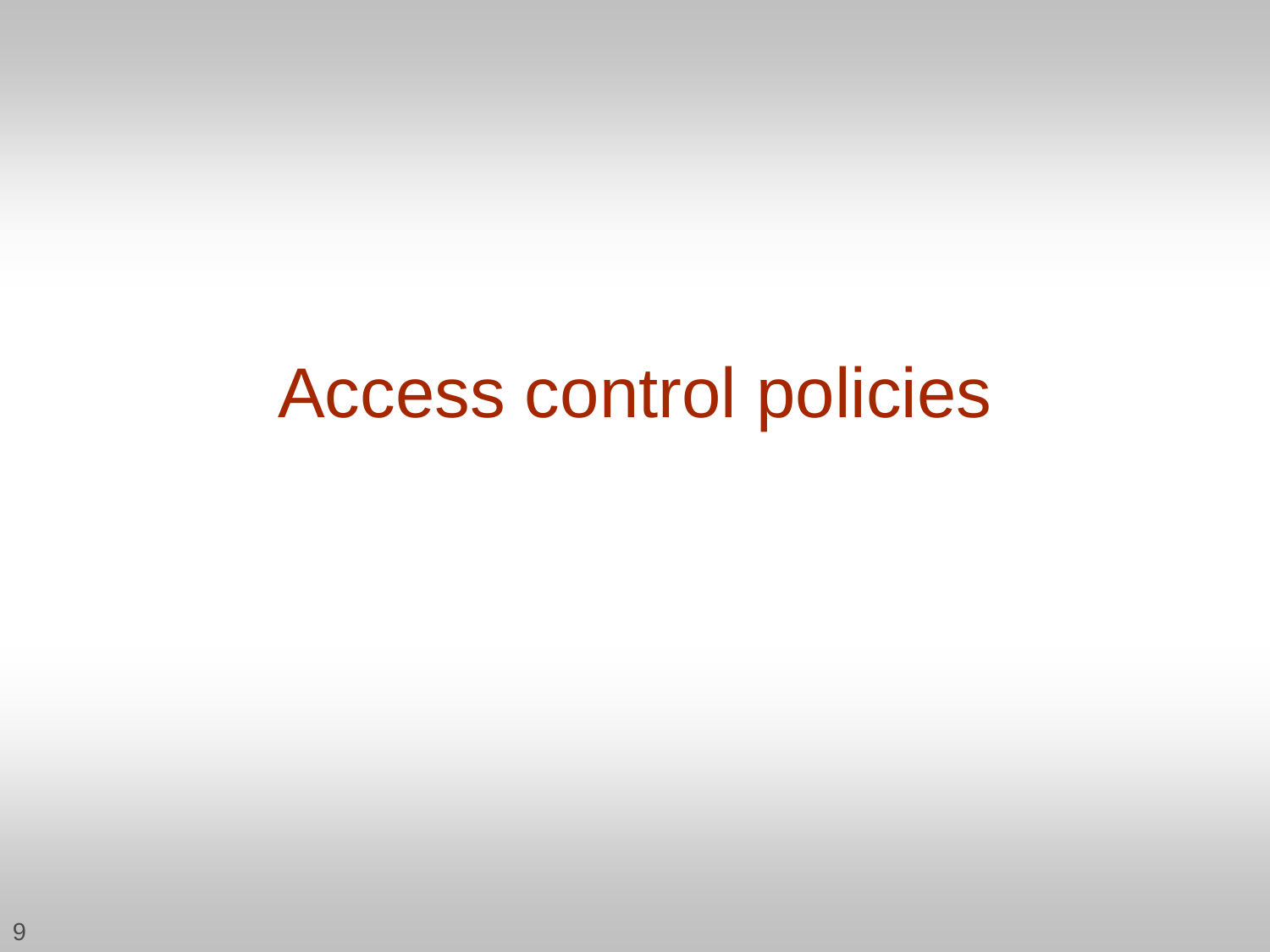## Multi-Level Security (MLS) Concepts

### Military security policy

- Classification involves sensitivity levels, compartments
- Do not let classified information leak to unclassified files
- Group individuals and resources
	- **Use some form of hierarchy to organize policy**
- ◆ Other policy concepts
	- Separation of duty
	- "Chinese Wall" Policy (managing conflicts of interests)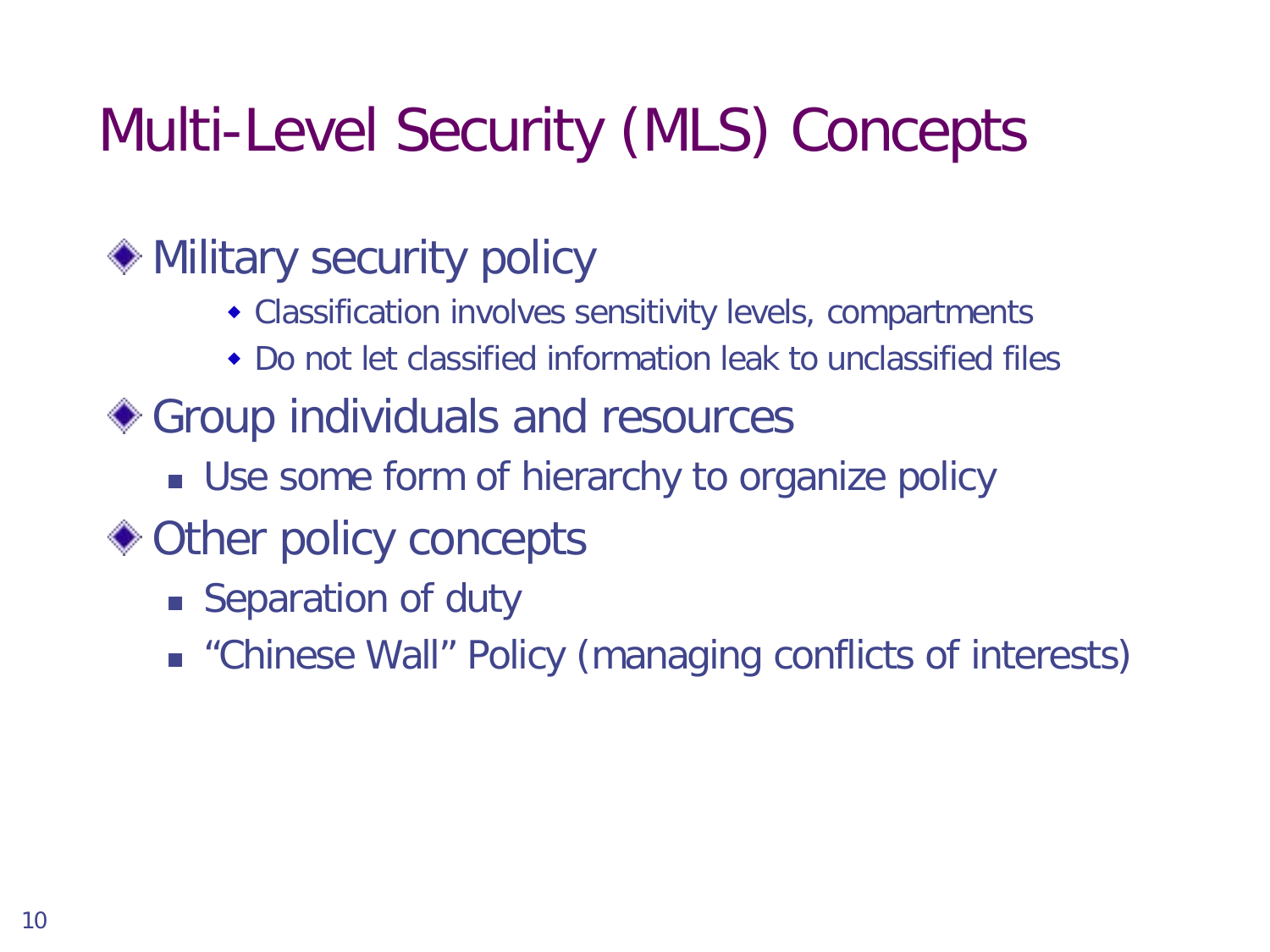# Military security policy

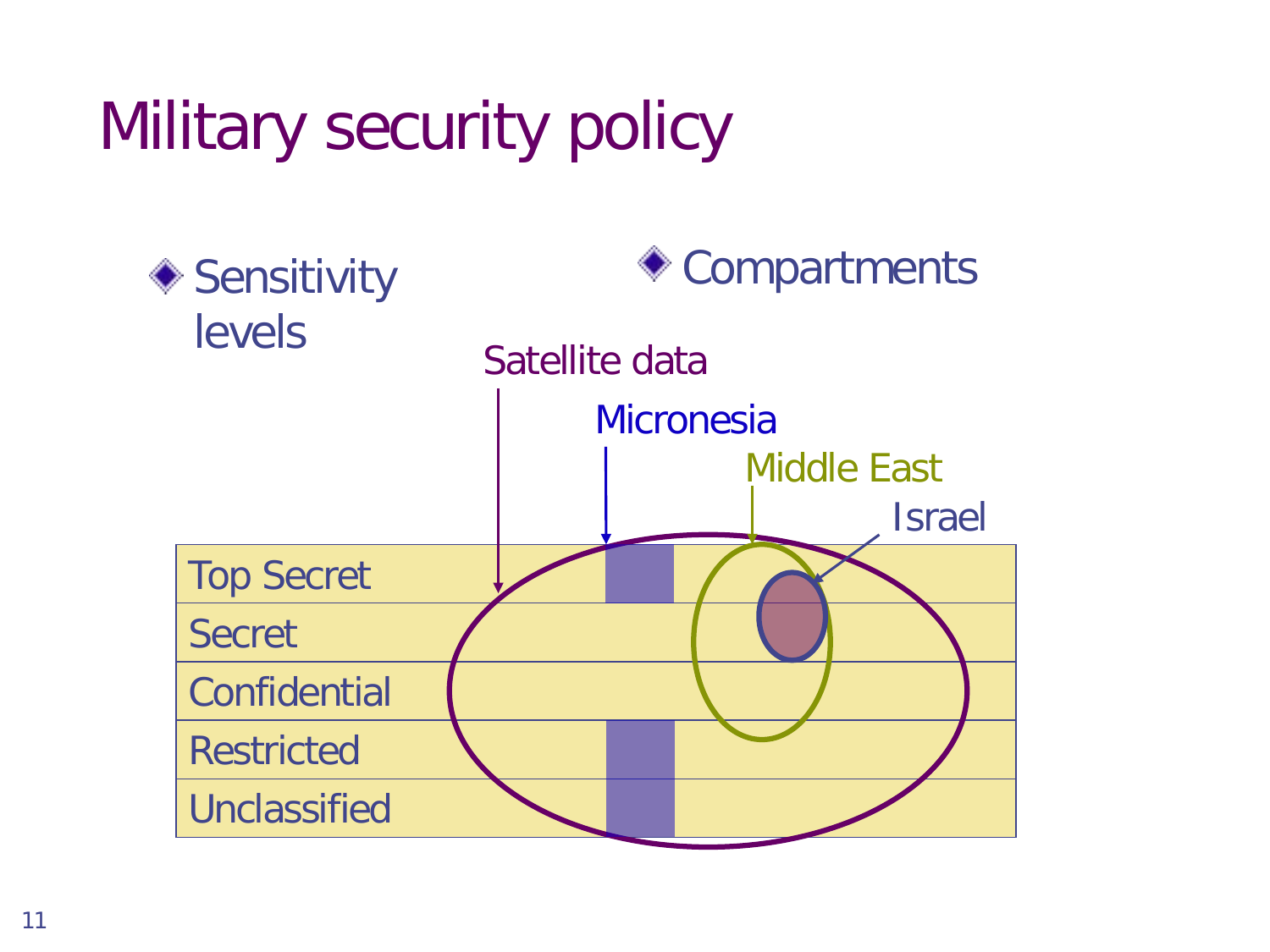# Example: military security policy

Classification of personnel and data

- Class =  $\langle$ rank, compartment $\rangle$
- ◆ Dominance relation
	- $C_1 \leq C_2$  iff rank<sub>1</sub> ≤ rank<sub>2</sub>

and compartment<sub>1</sub>  $\subseteq$  compartment<sub>2</sub>

■ Example:  $\langle$ Restricted, Israel $\rangle$   $\leq$   $\langle$ Secret, Middle East $\rangle$ 

◆ Applies to

- Subjects users or processes
- Objects documents or resources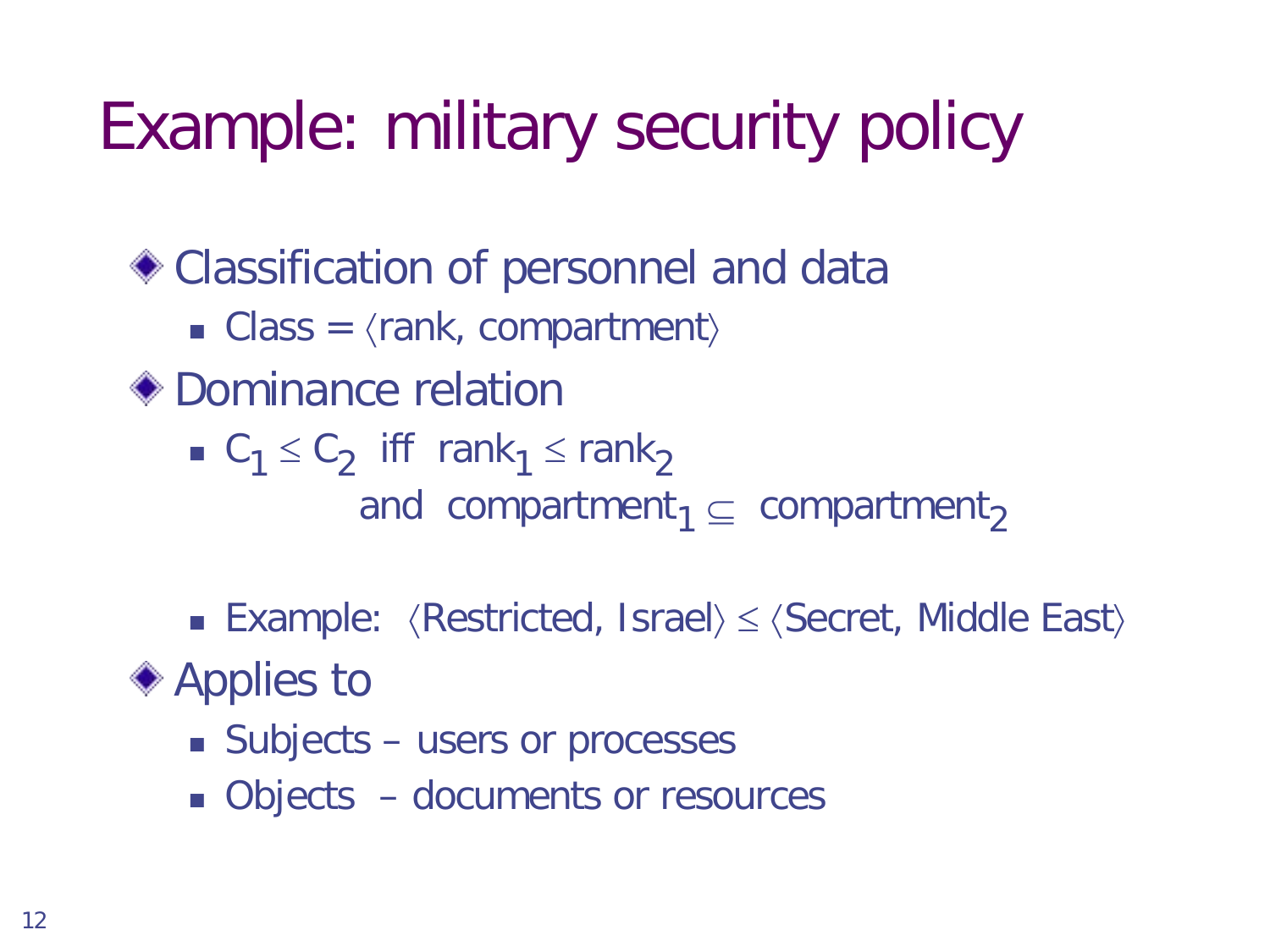# Example: commercial policy

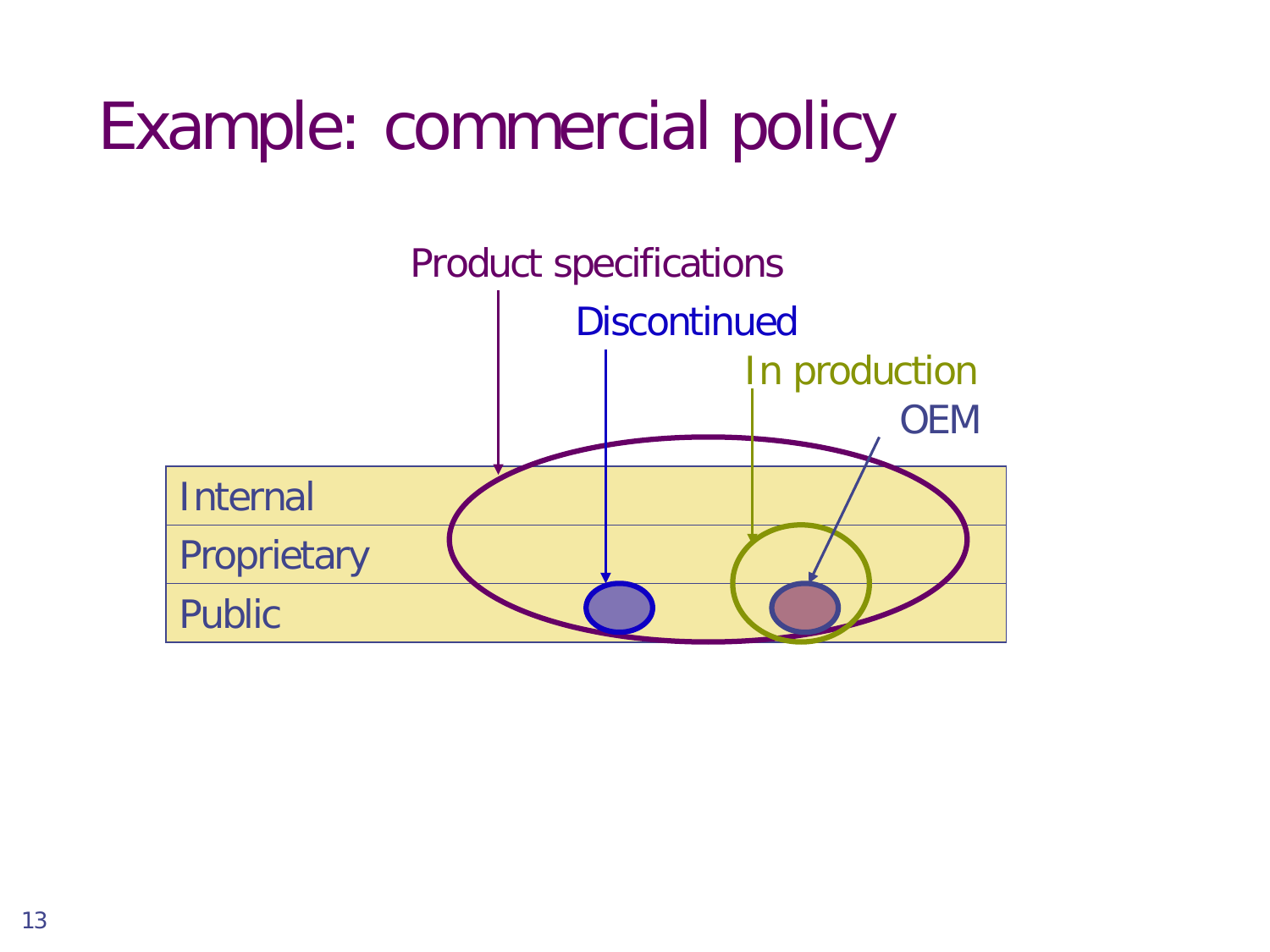# Generalizing: lattices

- A dominance relationship that is transitive and antisymmetric defines a lattice
- For two levels *a* and *b*, maybe neither  $a \geq b$  nor  $b \geq a$
- ◆ However, for every a and b, there is a lowest upper bound *u* for which  $u \ge a$  and  $u \ge b$ , and

a greatest lower bound *l* for which  $a \geq 1$  and  $b \geq 1$ 

- There are also two elements *U* and *L* that dominate/are dominated by all levels
	- In next slide's example, *U* = ("Top Secret", {"Middle East", "Micronesia"})  $L =$  ("Unclassified",  $\varnothing$ )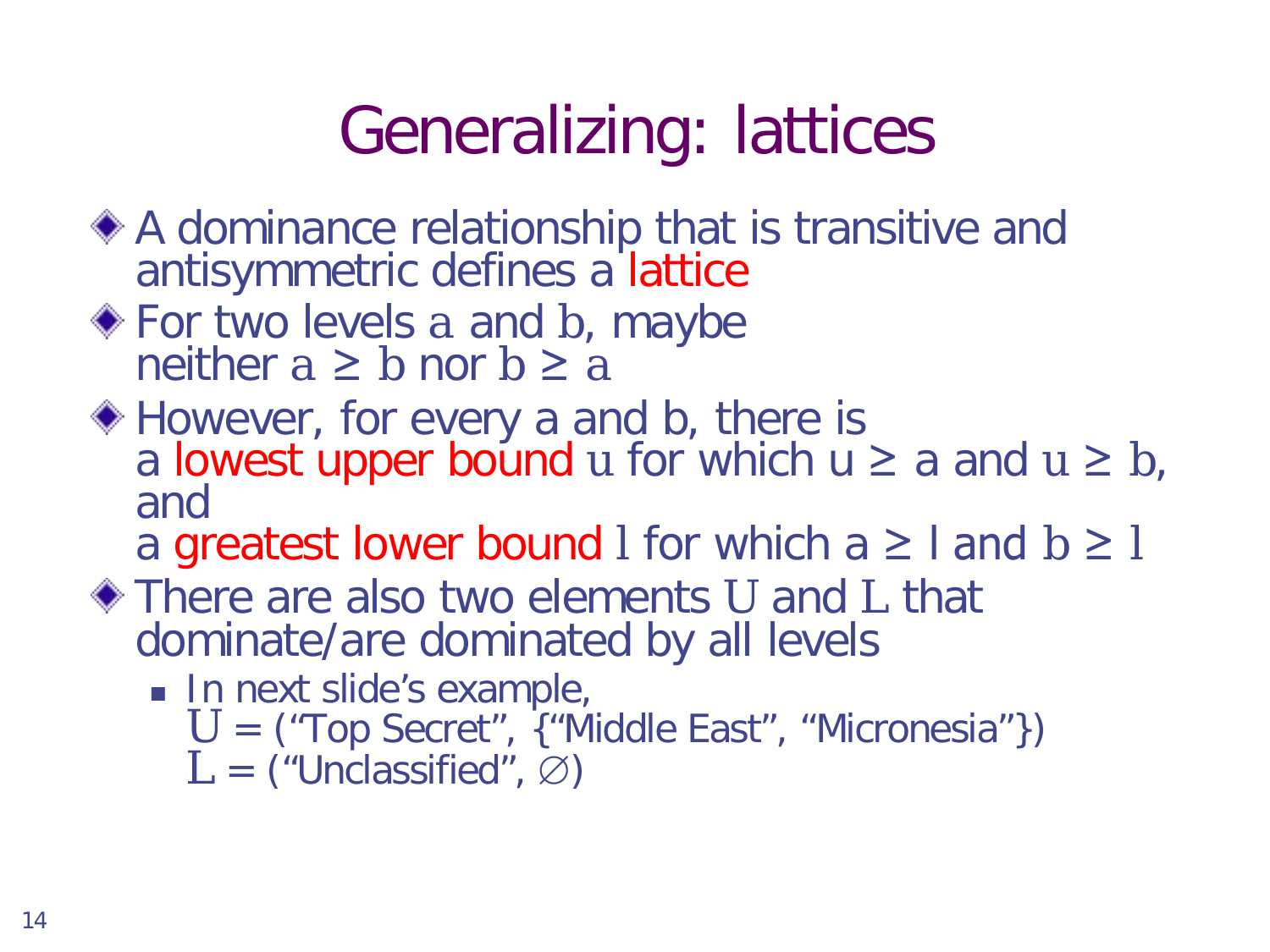## Example Lattice

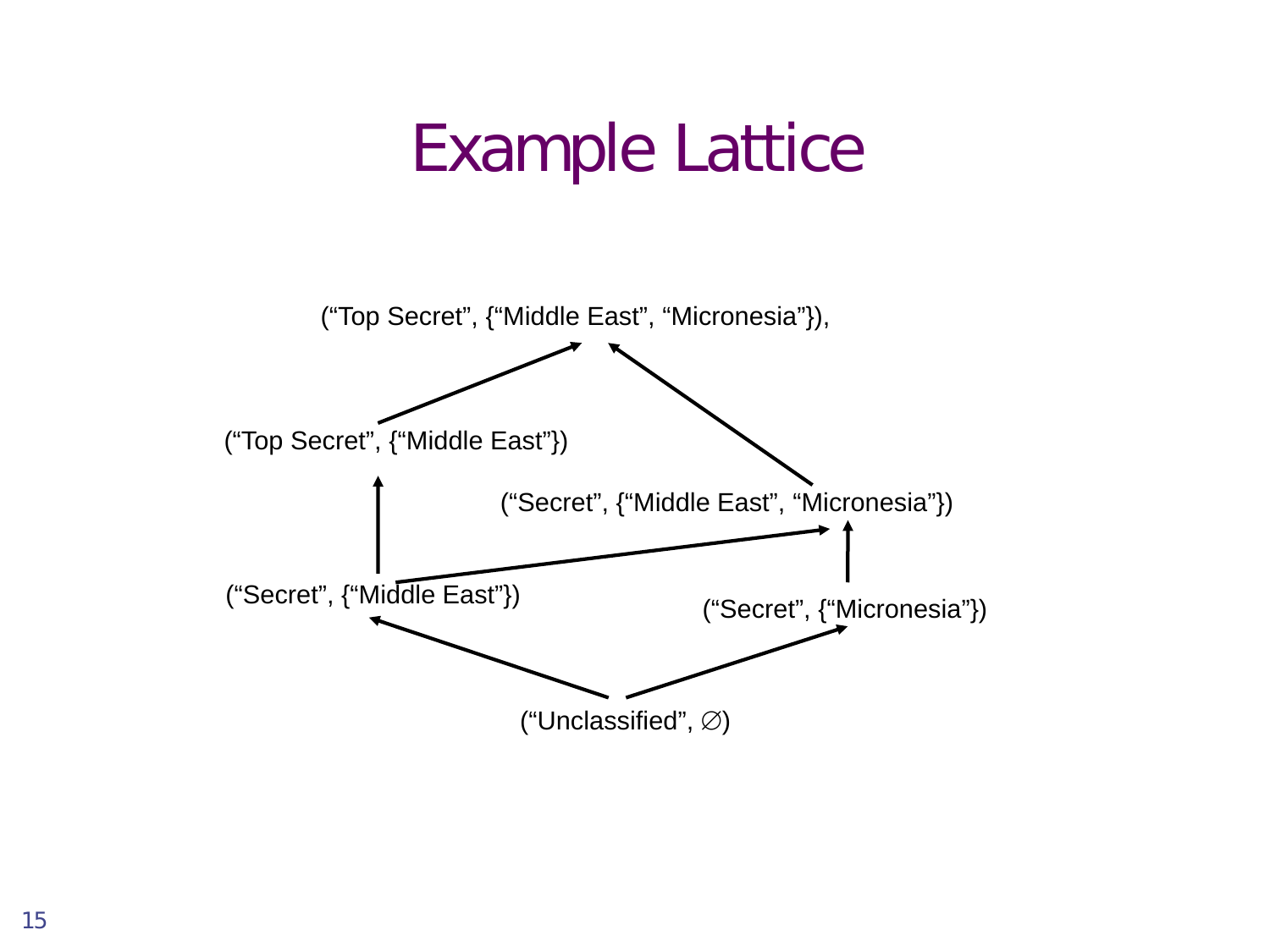# Bell-LaPadula Confidentiality Model

- When is it OK to release information?
- **◆ Two properties** 
	- No read up
		- A subject *S* may read object *O* only if  $C(O) \le C(S)$
	- No write down
		- A subject *S* with read access to *O* may write to object *P* only if  $C(O) \le C(P)$

◆ You may only *read below* your classification and write above your classification

**Mandatory Access Control: protect even against** malicious software / users / trojan horses who try to violate policy. (by contrast: Discretionary Access Control)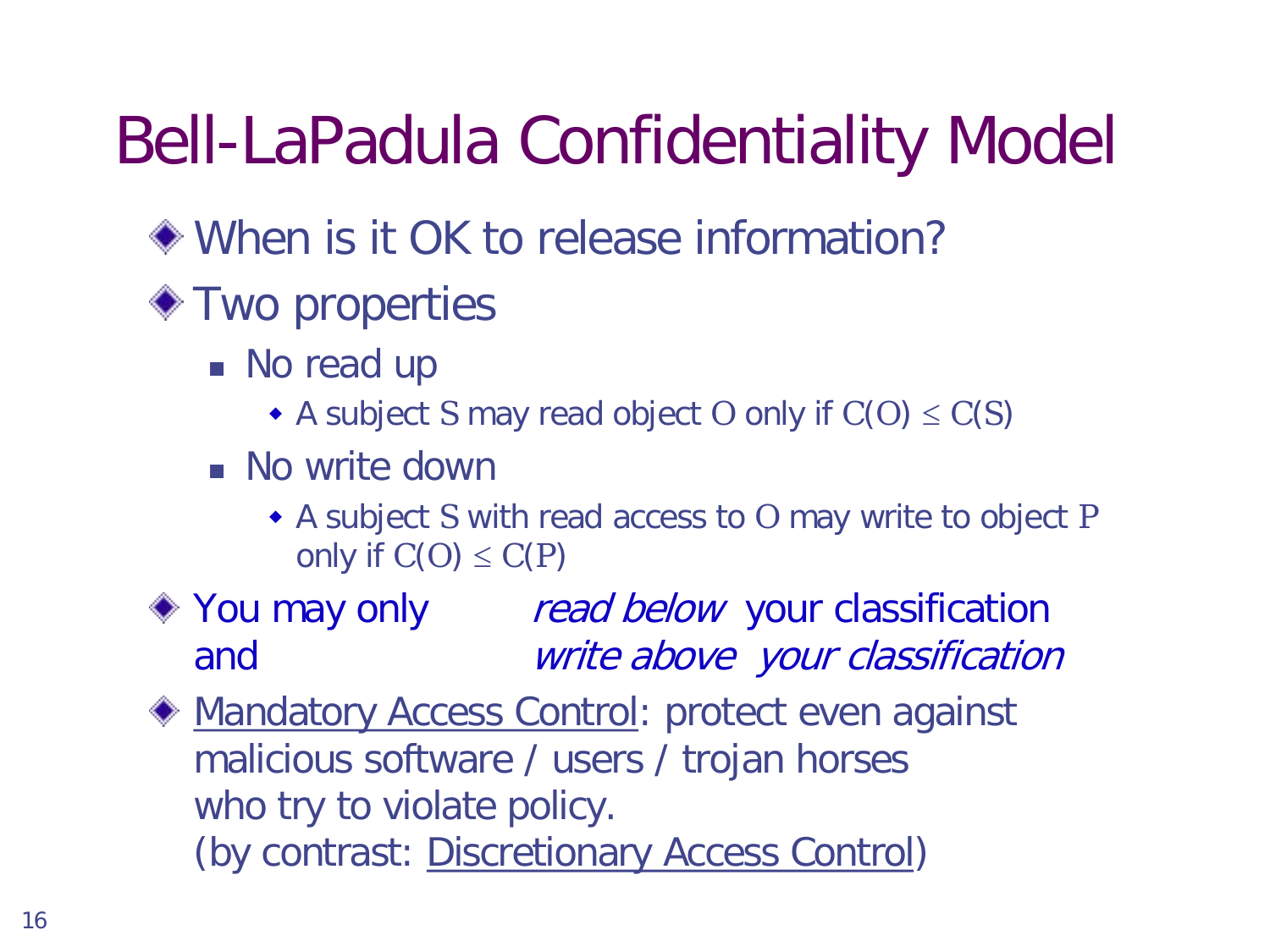# Picture: Confidentiality

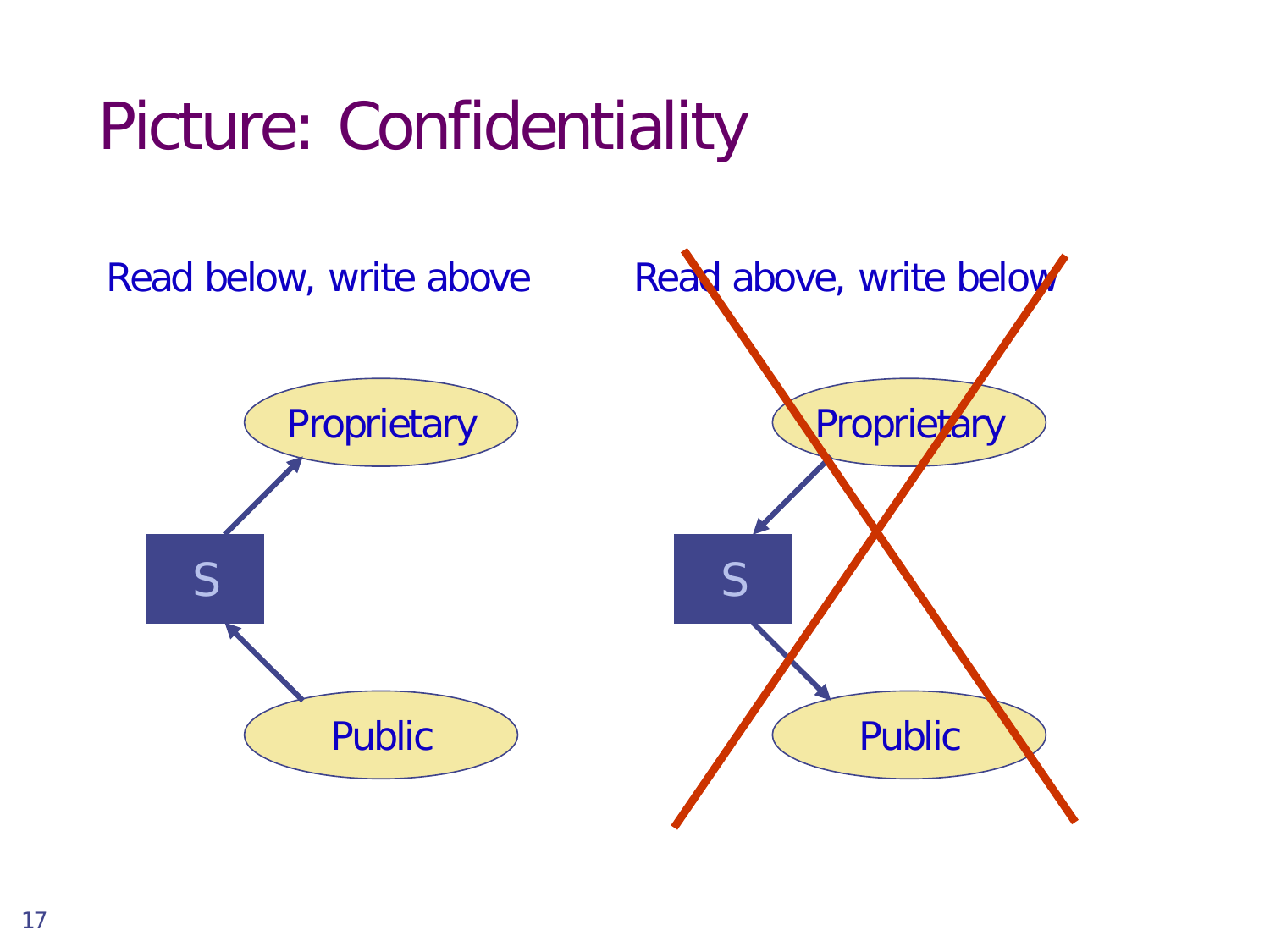# Biba Integrity Model

- Rules that preserve integrity of information (dual to confidentiality)
- **◆ Two properties** 
	- **No write up** 
		- A subject *S* may write object *O* only if  $C(S) \ge C(O)$ (Only trust *S* to modify *O* if *S* has higher rank …)
	- No read down
		- A subject S with read access to O may write object P only if  $C(O) \ge C(P)$

(Only move info from *O* to *P* if *O* is more trusted than *P*)

◆ You may only *write below* your classification and read above your classification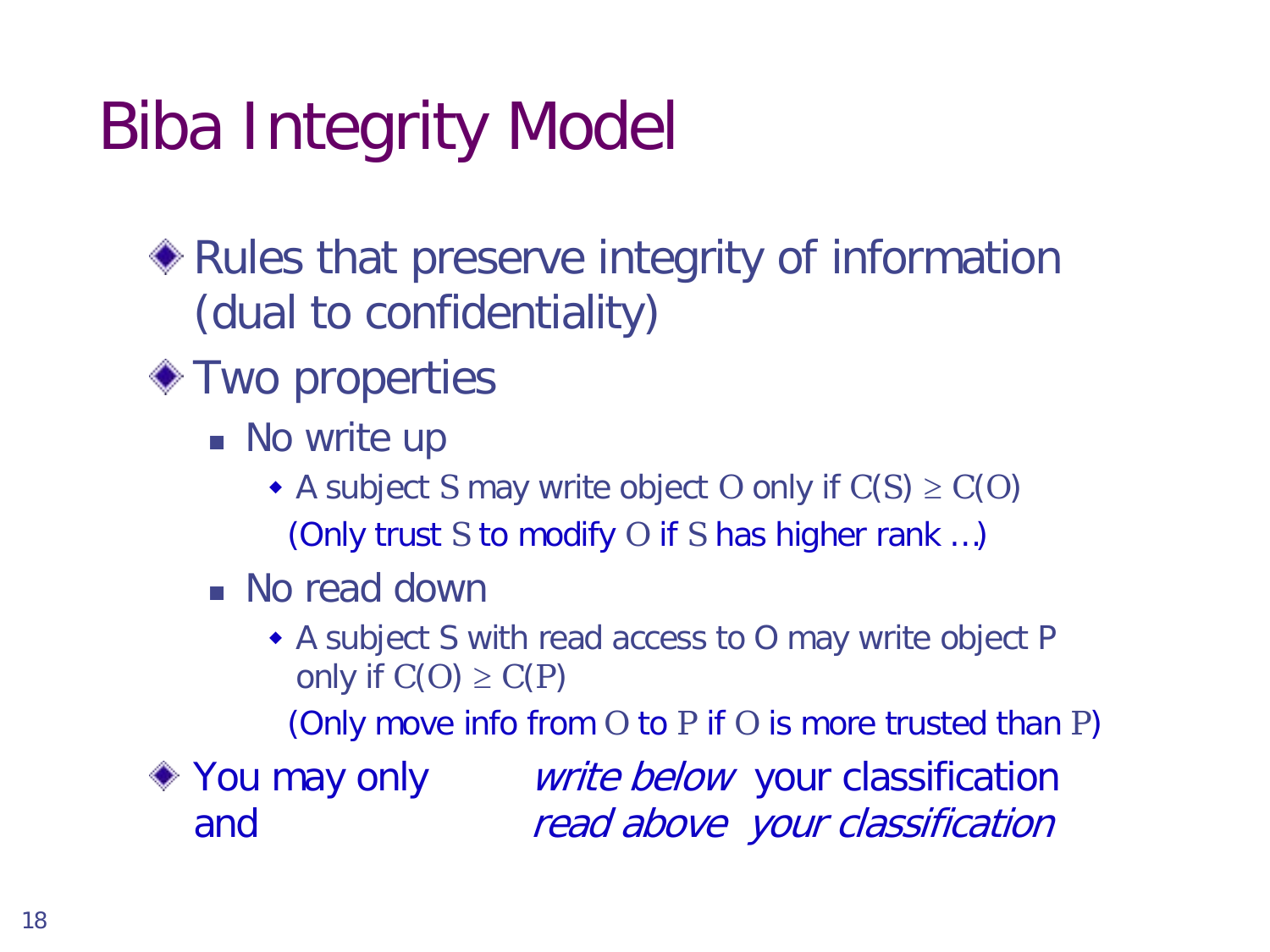# Picture: Integrity

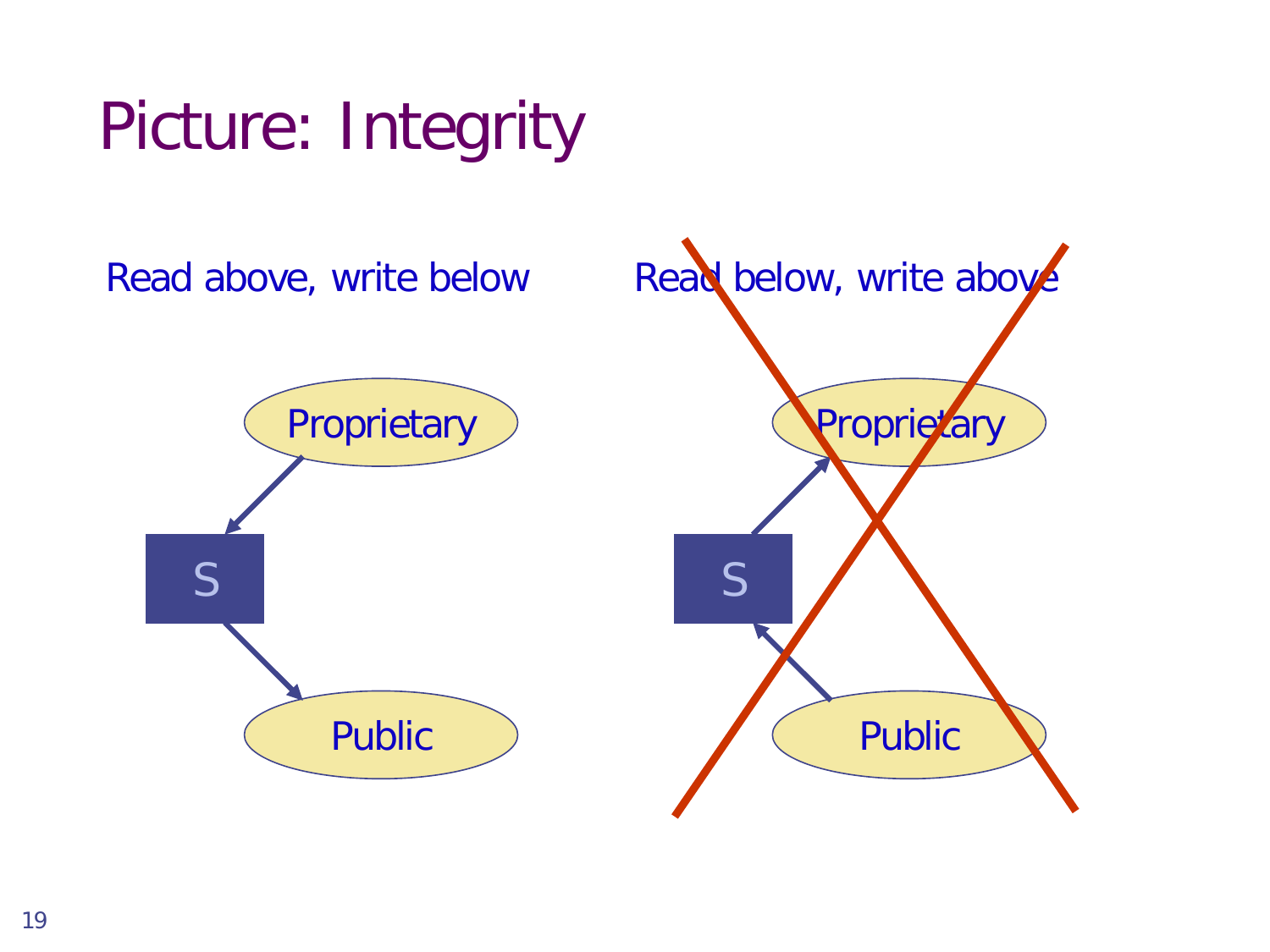# Problems

### **♦ Covert channels**

◆ Declassification (when OK to violate strict policy?)

- ◆ Composability (e.g, one-time-pad)
	- **Aggregation (many "low" facts may enable deduction** of "high" information)
- ◆ Overclassification (label creep)
- Incompatibilies (e.g., upgraded files "disappear")
- Polyinstantiation (maintaining consistency when different users have different view of the data, and perhaps even see "cover stories")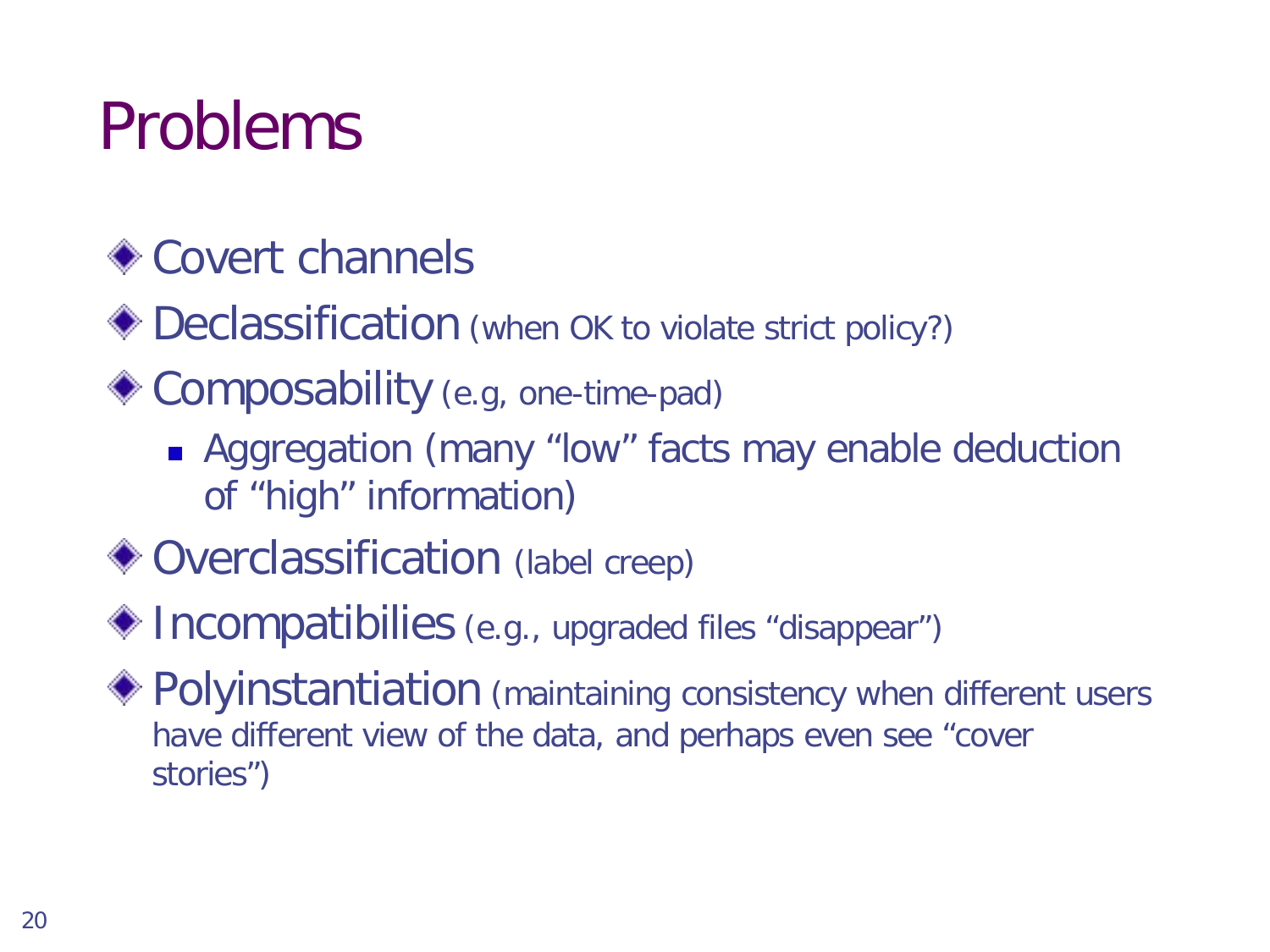# Other policy concepts

### ◆ Separation of duty

- If amount is over \$10,000, check is only valid if signed by two authorized people
- **Two people must be** *different*
- **Policy involves role membership and**  $\neq$
- Chinese Wall Policy
	- **Lawyers L1, L2 in same firm**
	- If company C1 sues C2,
		- L1 and L2 can each work for either C1 or C2
		- No lawyer can work for opposite sides in any case
	- **Permission depends on use of other permissions**

These policies cannot be represented using access matrix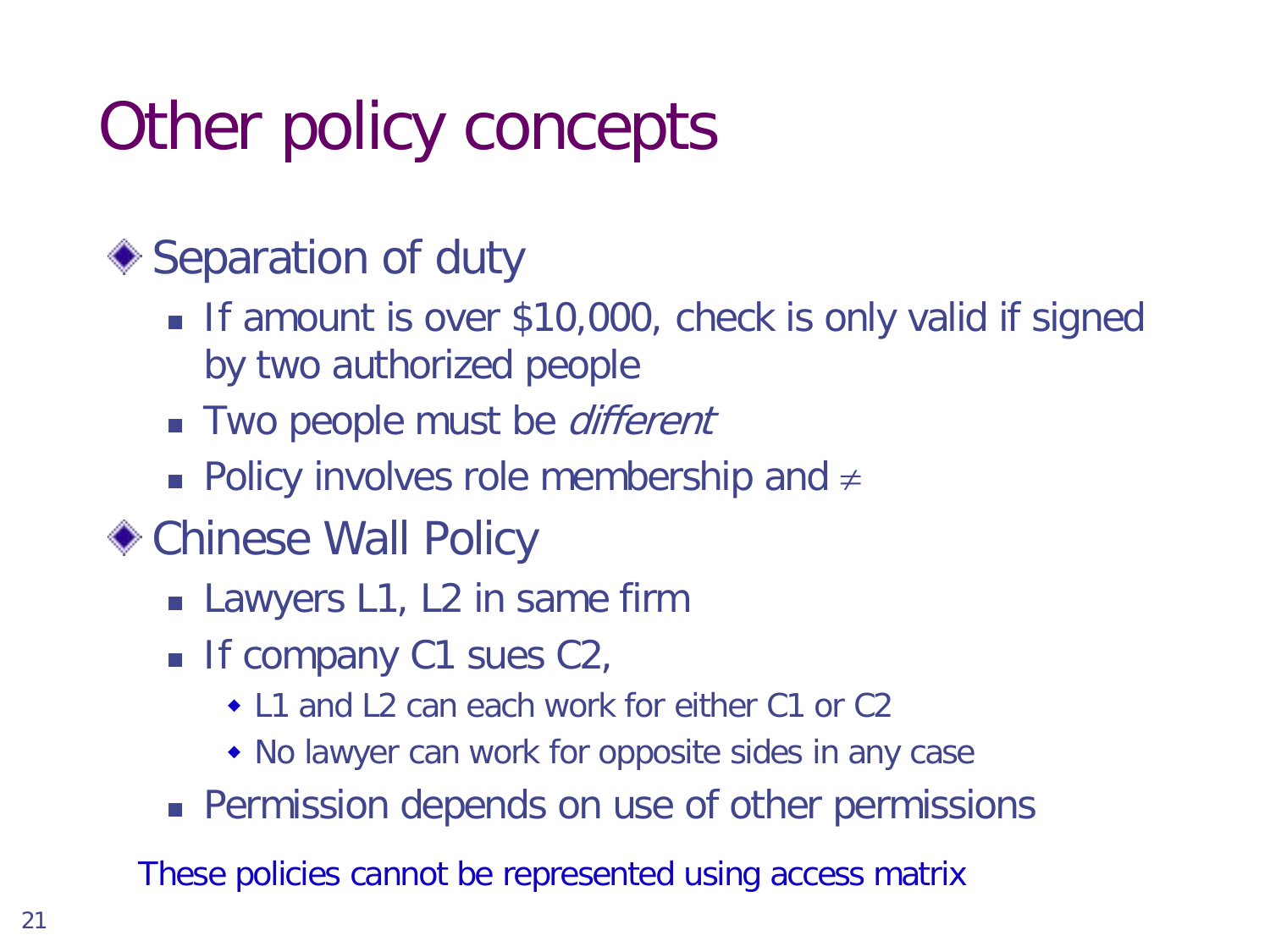## Access control in web browsers

#### **Operating system**

- ◆ Objects:
	- System calls
	- **Processes**
	- Disk
	- File
- **◆ Principals:** 
	- **u** Users
- ◆ Discretionary access control
- **◆ Vulnerabilities** 
	- **Buffer overflow**
	- Root exploit

#### **Web browser**

- ◆ Objects:
	- Document object model
	- **Frames**
	- Cookies / localStorage
- ◆ Principals : "Origins"

- ◆ Mandatory access control
- **◆ Vulnerabilities** 
	- **Cross-site scripting**
	- **Universal scripting**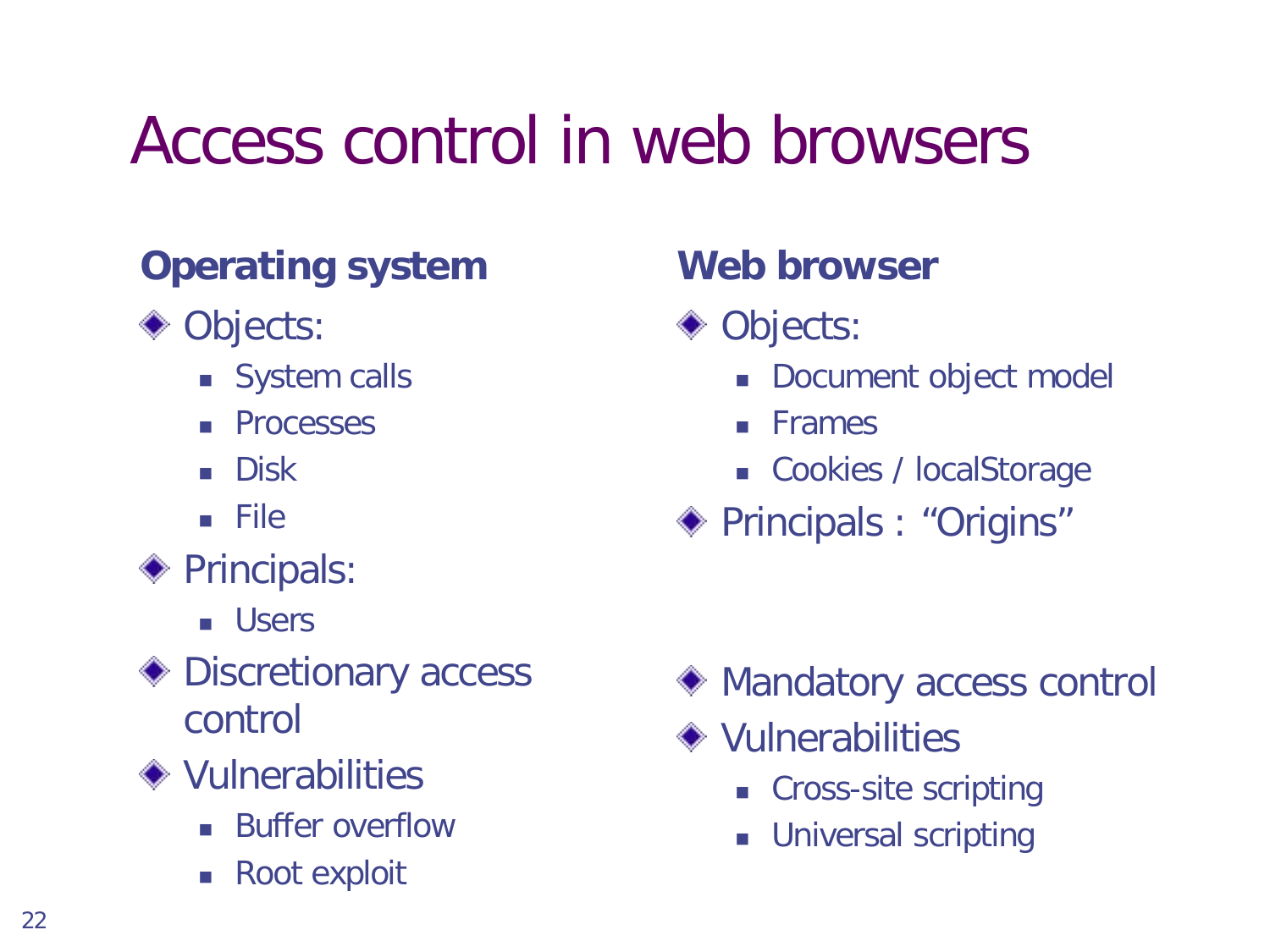### Components of browser security policy

#### Frame-Frame relationships

- $\blacksquare$  canScript(A,B)
	- Can Frame A execute a script that manipulates arbitrary/nontrivial DOM elements of Frame B?
- $\blacksquare$  canNavigate(A,B)
	- Can Frame A change the origin of content for Frame B?
- Frame-principal relationships
	- readCookie(A,S), writeCookie(A,S)
		- Can Frame A read/write cookies from site S?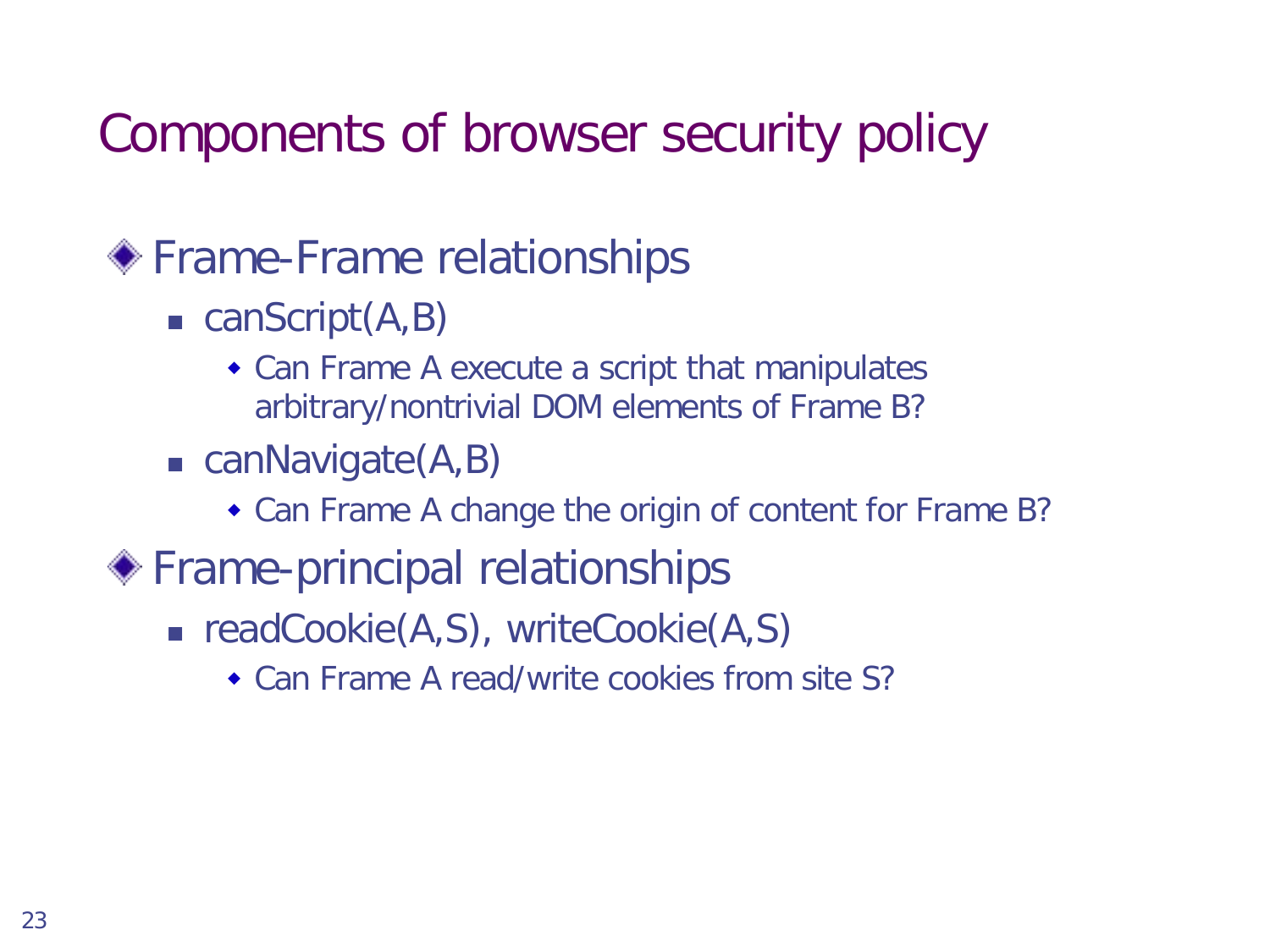# Policies: further reading

Anderson, Stajano, Lee, Security Policies [https://www.cl.cam.ac.uk/~rja14/Papers/security-policies.pdf](https://www.cl.cam.ac.uk/%7Erja14/Papers/security-policies.pdf)

Levy, Capability-Based Computer Systems [http://www.cs.washington.edu/homes/levy/capabook](http://www.cs.washington.edu/homes/levy/capabook/)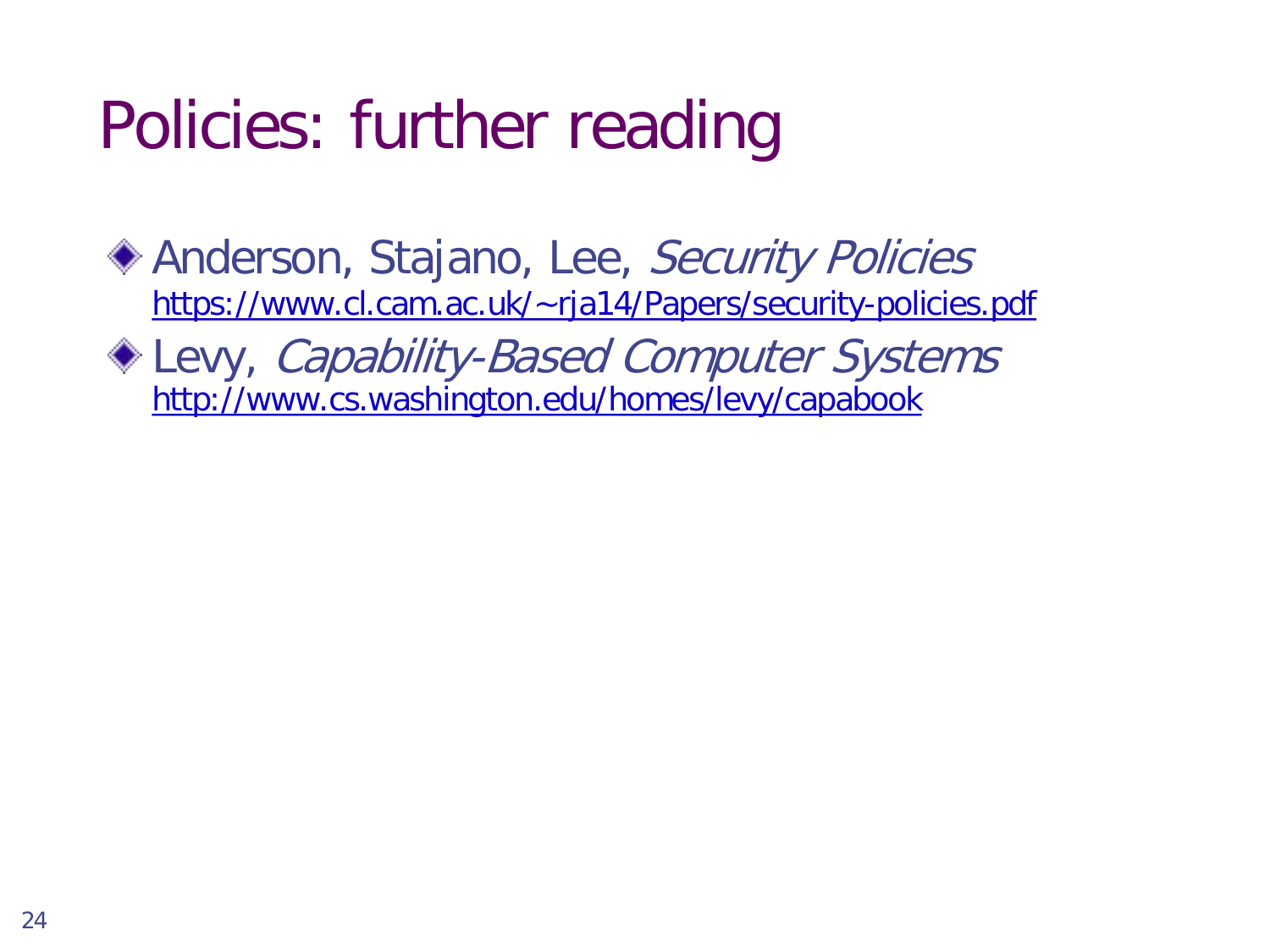# Information Flow Control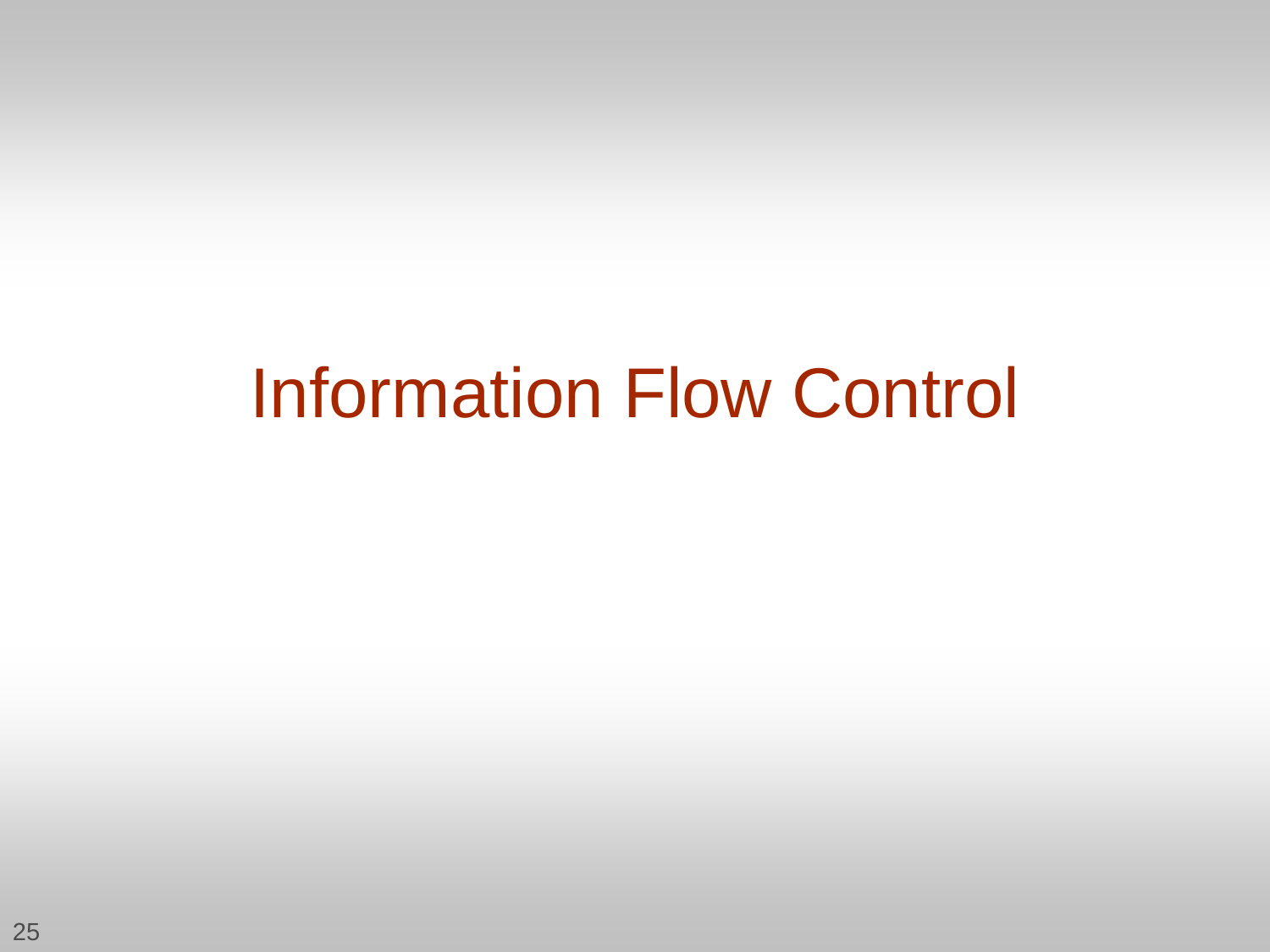## Information Flow Control

- An information flow policy describes authorized paths along which information can flow
- For example, Bell-La Padula describes a lattice-based information flow policy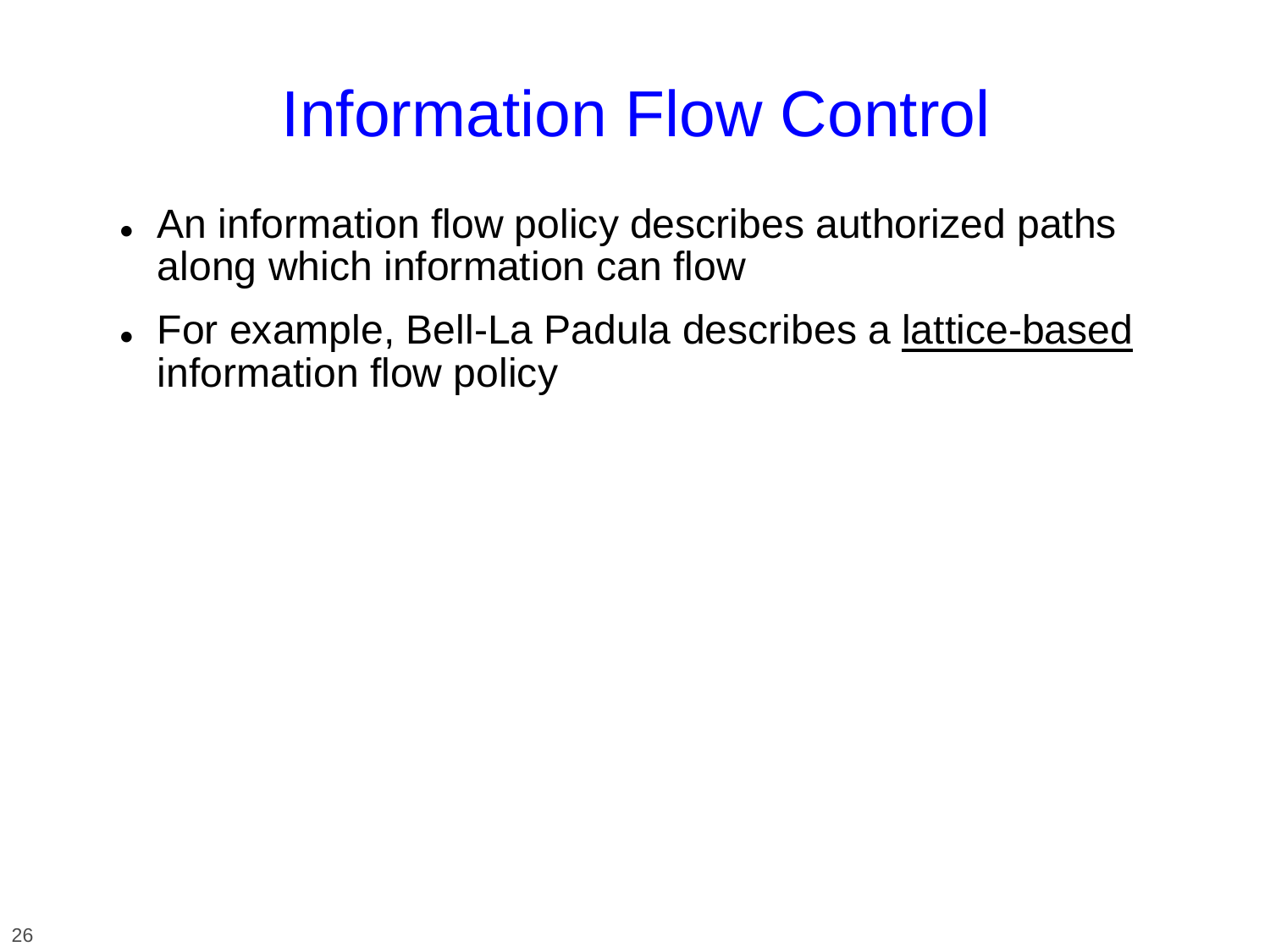# Program-level IFC

- Input and output variables of program each have a (lattice-based) security classification S() associated with them
- For each program statement, compiler verifies whether information flow is secure
- For example,  $x = y + z$  is secure only if  $S(x) \geq lub(S(y), S(z))$ , where lub() is lowest upper bound
- Program is secure if each of its statements is secure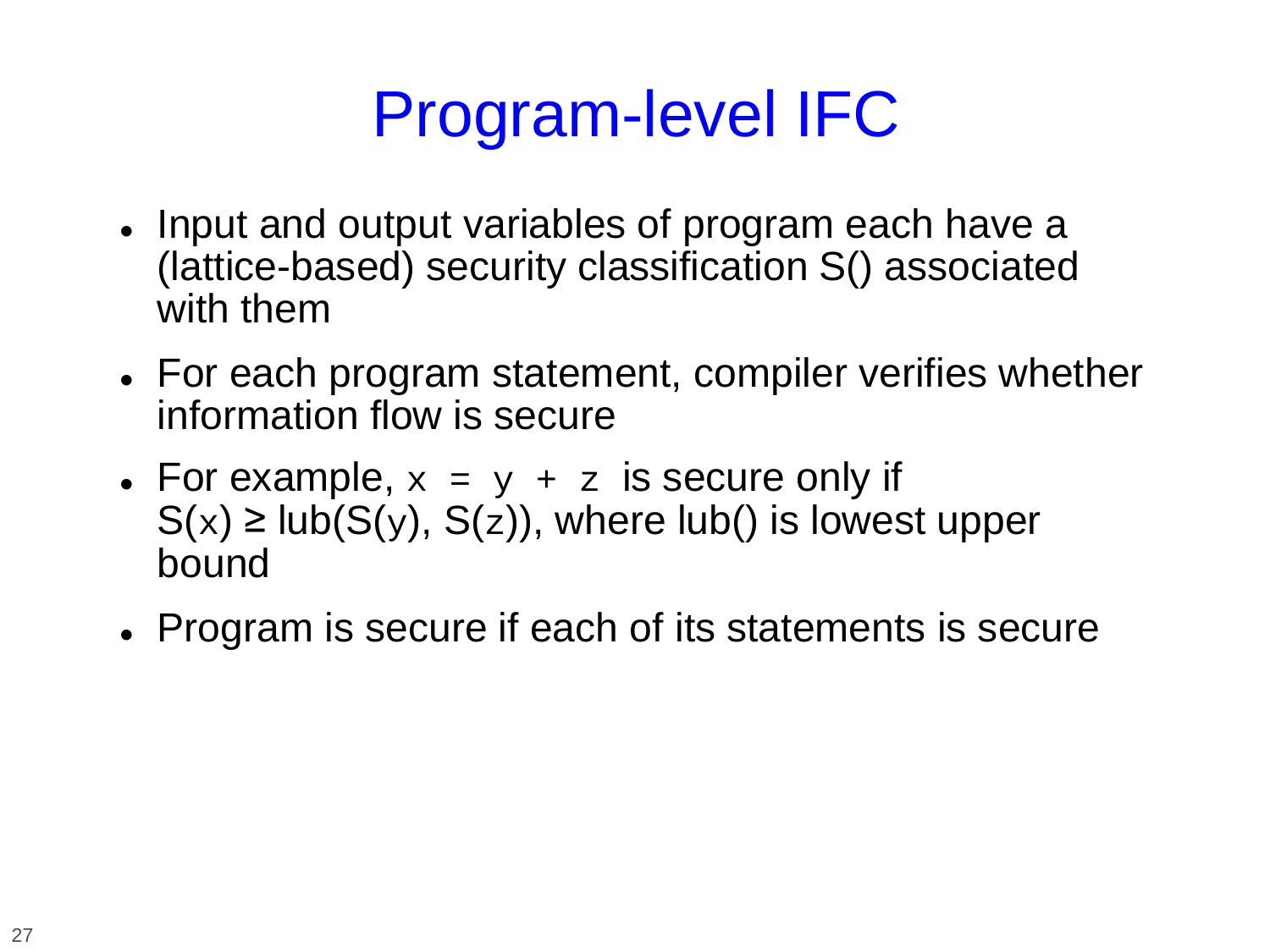# Implicit information flow

Conditional branches carry information about the condition:

secret bool a; public bool b;

…

```
=\frac{1}{2}if (a) \{b = 1;} else {
b = 0;}
```
Possible solution: assign label to program counter and include it in every operation. (Too conservative!)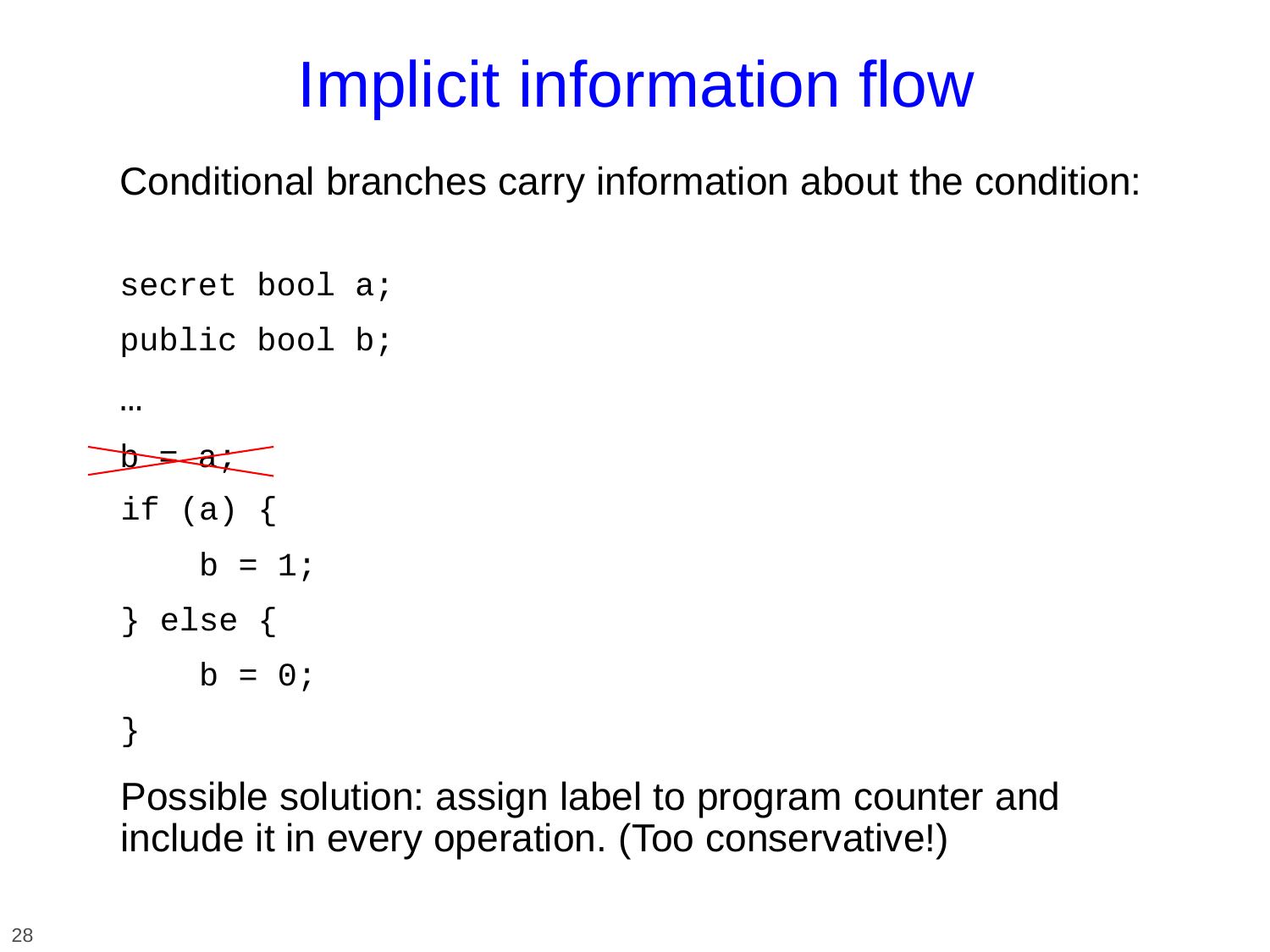## IFC security notion: non-interference

Many variants and formalizations. At very high level: [Goguen Meseguer 1982]

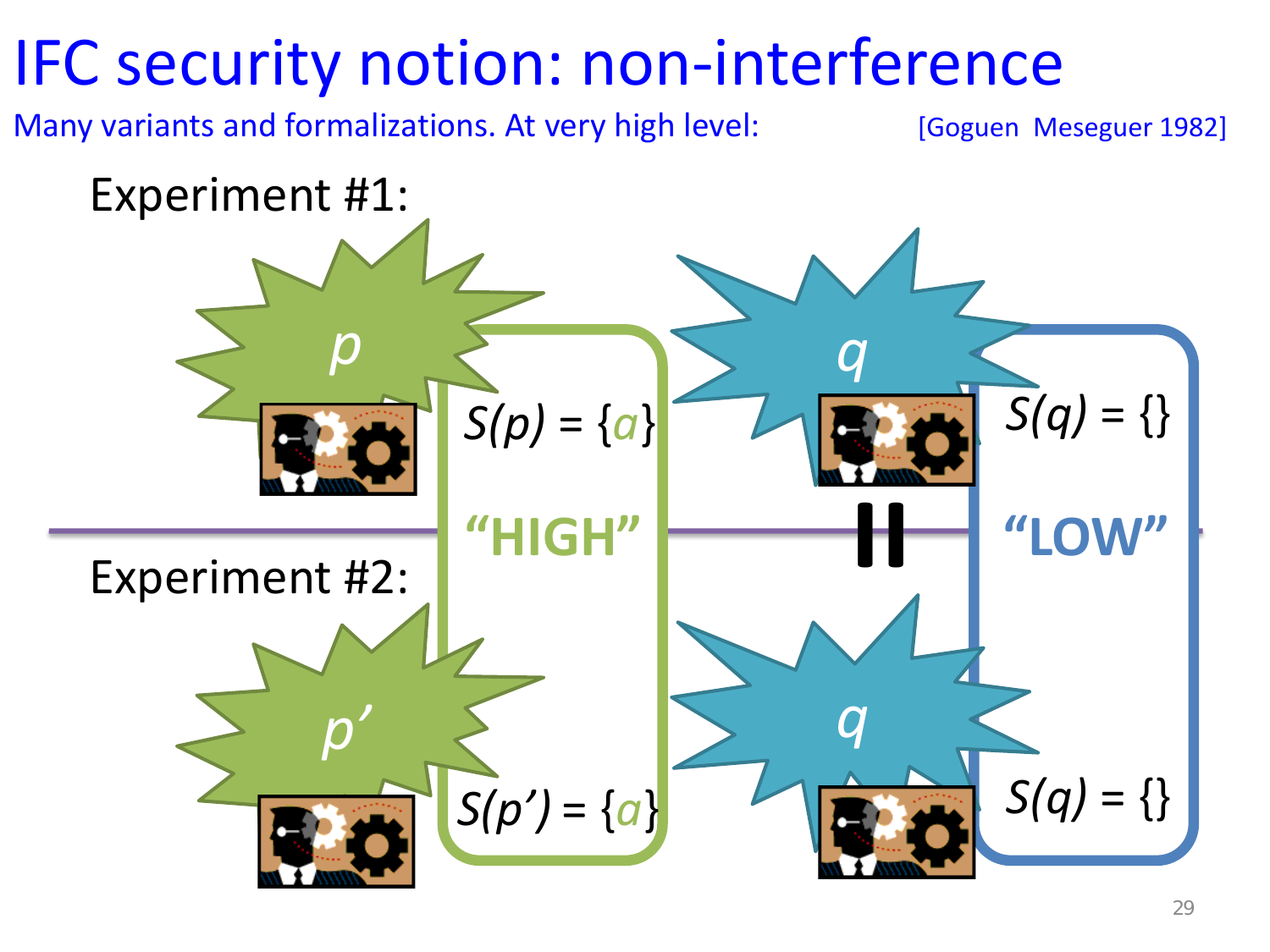# IFC: Implementation approaches

- Language-based IFC (JIF & others)
	- Compile-time tracking for Java, Haskell
	- Static analysis
	- Provable security
	- Label creep (false positives)
- Dynamic analysis
	- Language / bytecode / machine code
	- Tainting
	- False positives, false negatives
	- Performance
	- Hybrid solutions
- OS-based DIFC (Asbestos, HiStar, Flume)
	- Run-time tracking enforced by a trusted kernel
		- Works with any language, compiled or scripting, closed or open